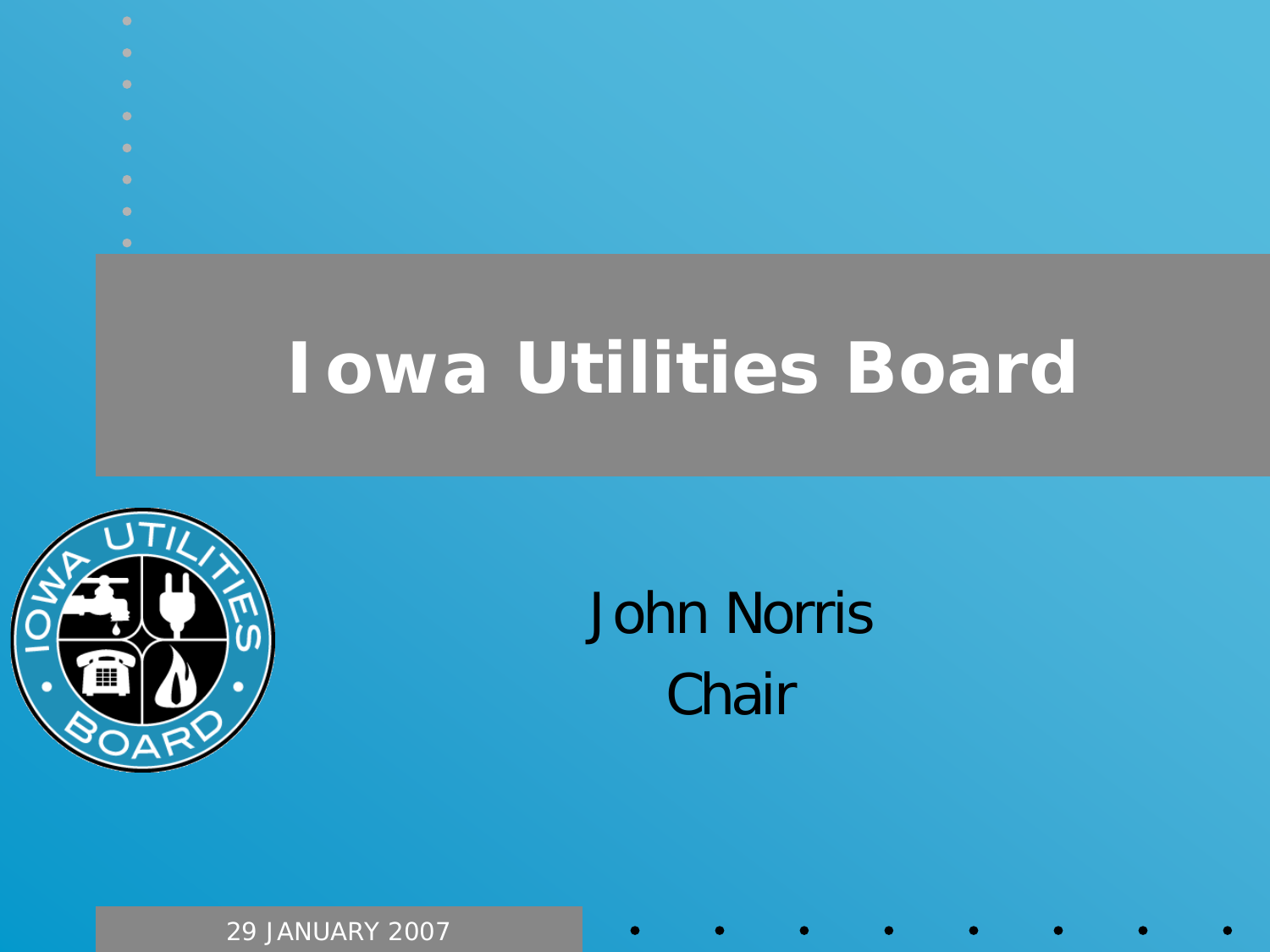# IUB Mission

#### The Iowa Utilities Board must ensure that:

- Consumers receive the best value in utility services.
- Utilities receive an opportunity to earn a fair return on their investment in regulated services.
- Services are provided in a safe, reliable, and environmentally conscious manner.
- Economic growth is supported by ensuring utility services adequate to meet new customer demand.
- Consumers have access to the information they need to make informed choices about their utility services.
- Competitive markets develop where effective.
- All market participants receive fair treatment.

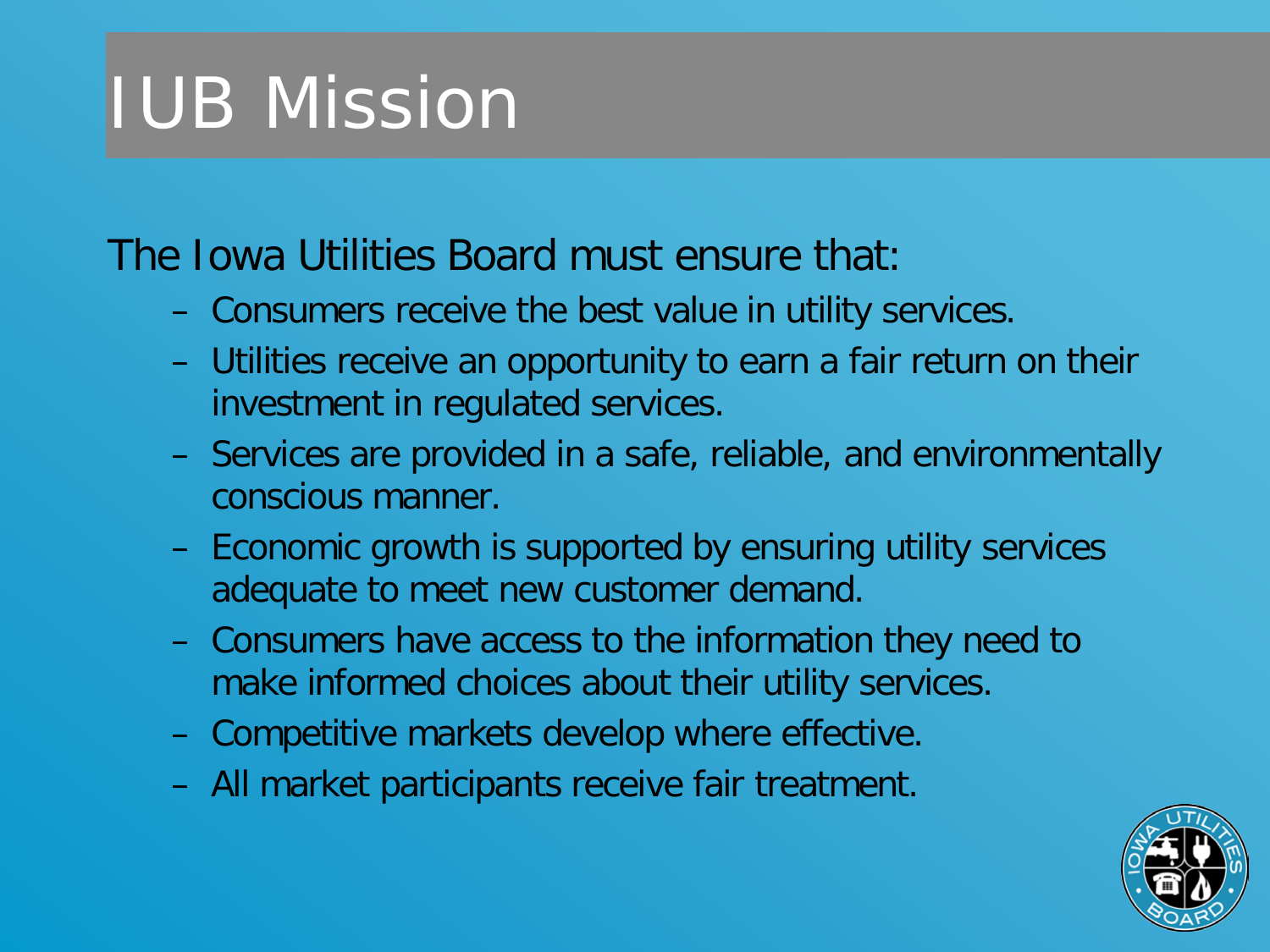### Iowa Utilities Board



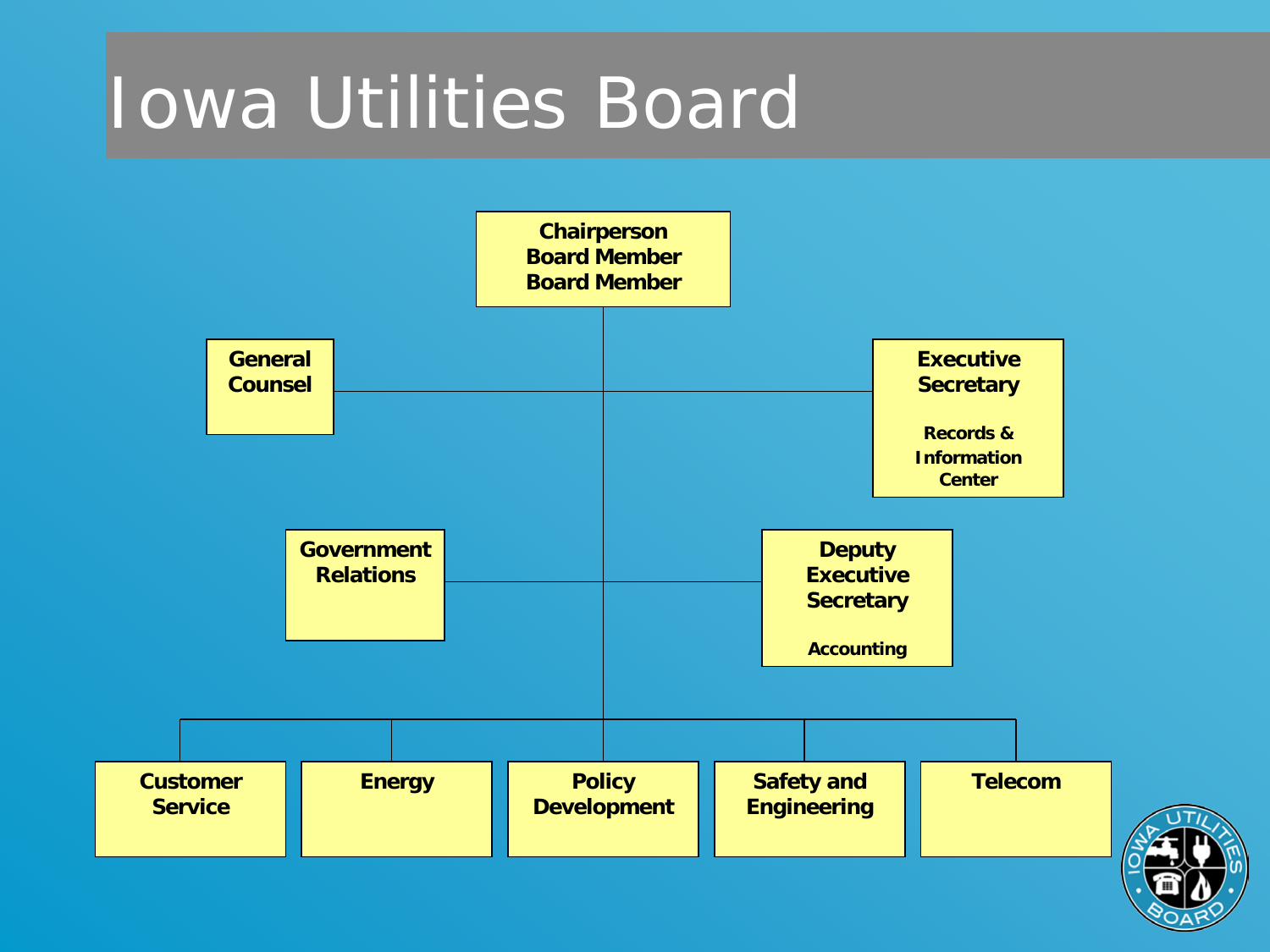# Who We Regulate

- 3 large local exchange carriers; 280 independent and competitive local exchange service providers
- 2 investor-owned electric utilities; 136 municipal electric utilities; 46 rural electric cooperatives
- 4 investor-owned natural gas utilities; 51 municipal gas utilities
- 1 investor-owned water utility
- IUB has authority to resolve certain disputes between utilities

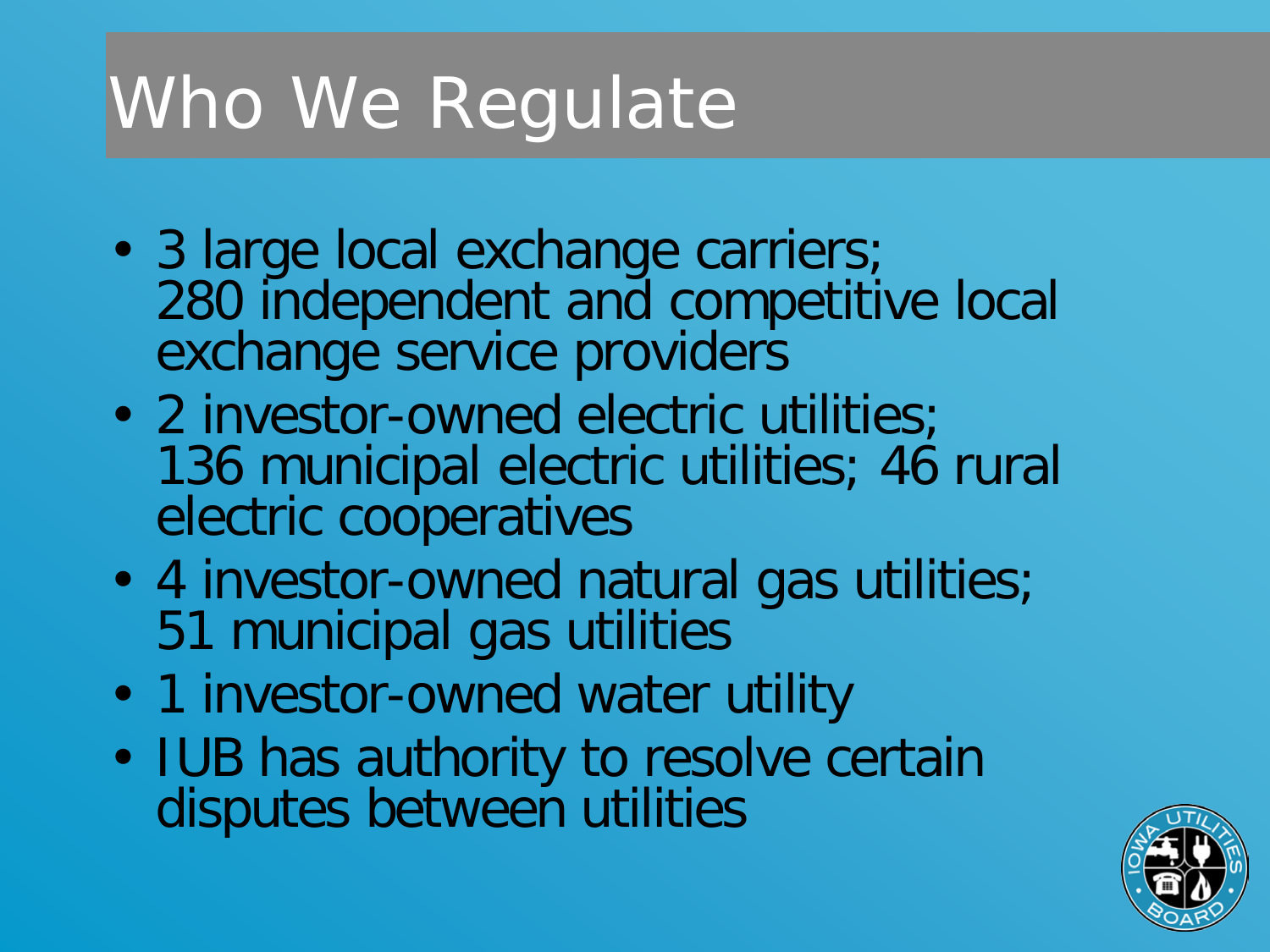# Telecommunications

IUB regulates:

- Local carriers with over 15,000 customers for basic rates (Qwest, Iowa Telecom, Frontier)
- All local carriers for service

Long distance and wireless are deregulated

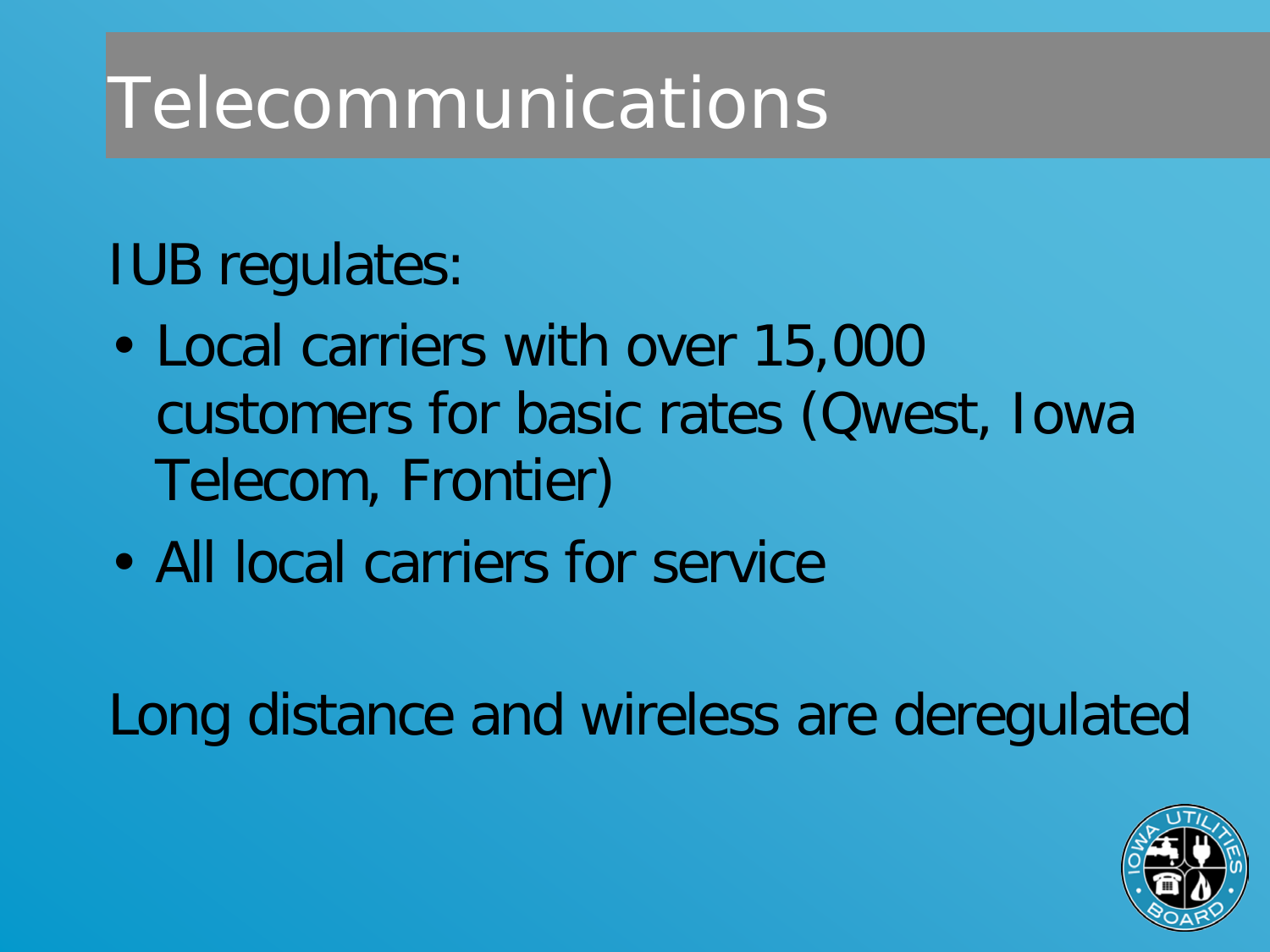# IUB Legislation - HSB 59

- The IUB issues telephone certificates to all local exchange carriers
	- Locates all company information in one place
	- Ensures phone service is available to all Iowans
- This authority sunsets on July 1, 2007
- HSB 59 allows the IUB to continue issuing telephone certificates until July 1, 2017

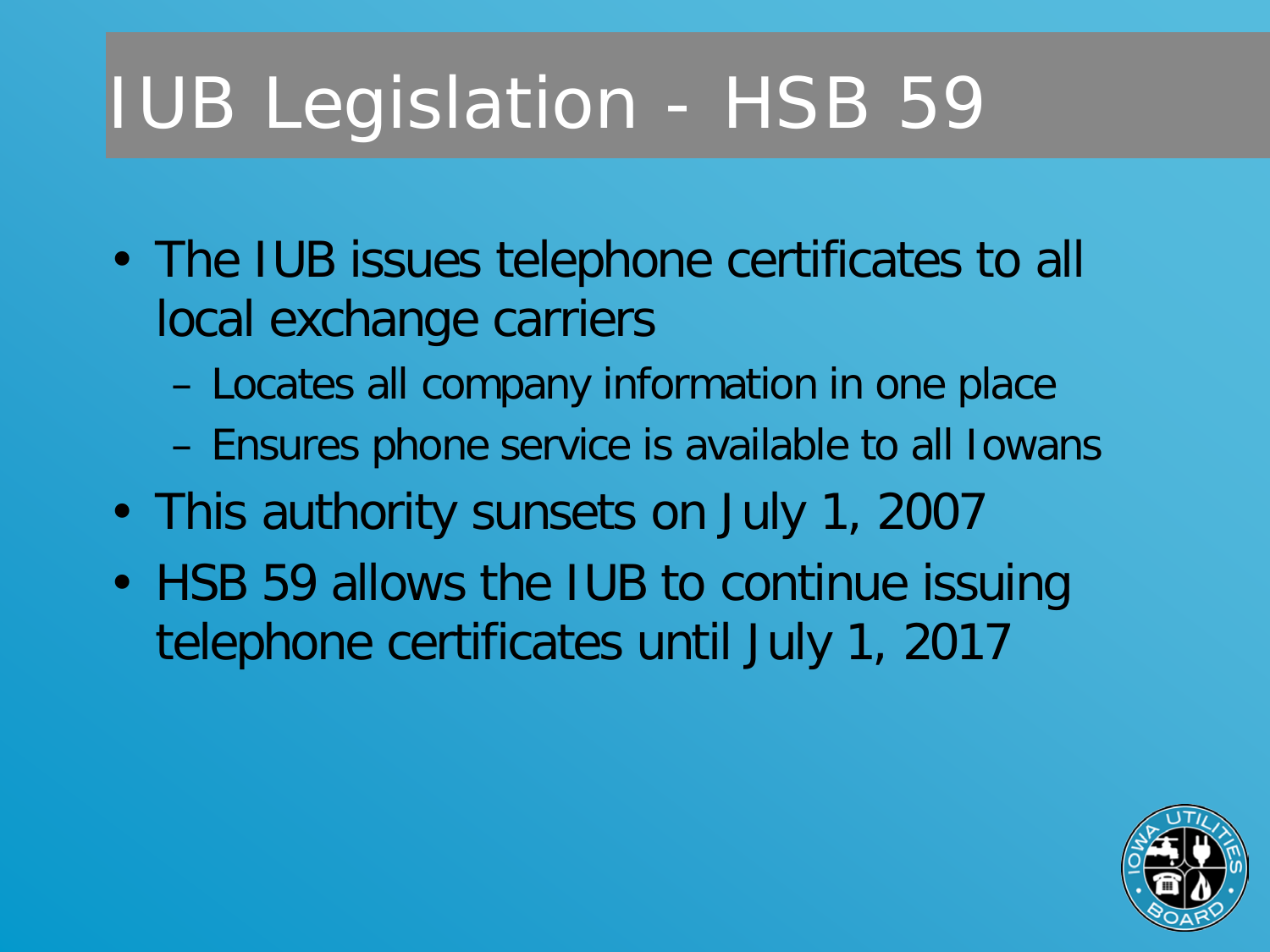# Telecom – Deregulation

- Telephone rates were deregulated on July 1, 2005 except for basic (Aunt Tilly rate)
- Set annual limits for basic local service increases on residential and business single lines through June, 2008
- All local exchange retail rates will be deregulated on July 1, 2008
- Board has option of continuing basic regulation for two more years
- Board initiated two deregulation proceedings and deregulated 40 Iowa exchanges based on the presence of effective competition

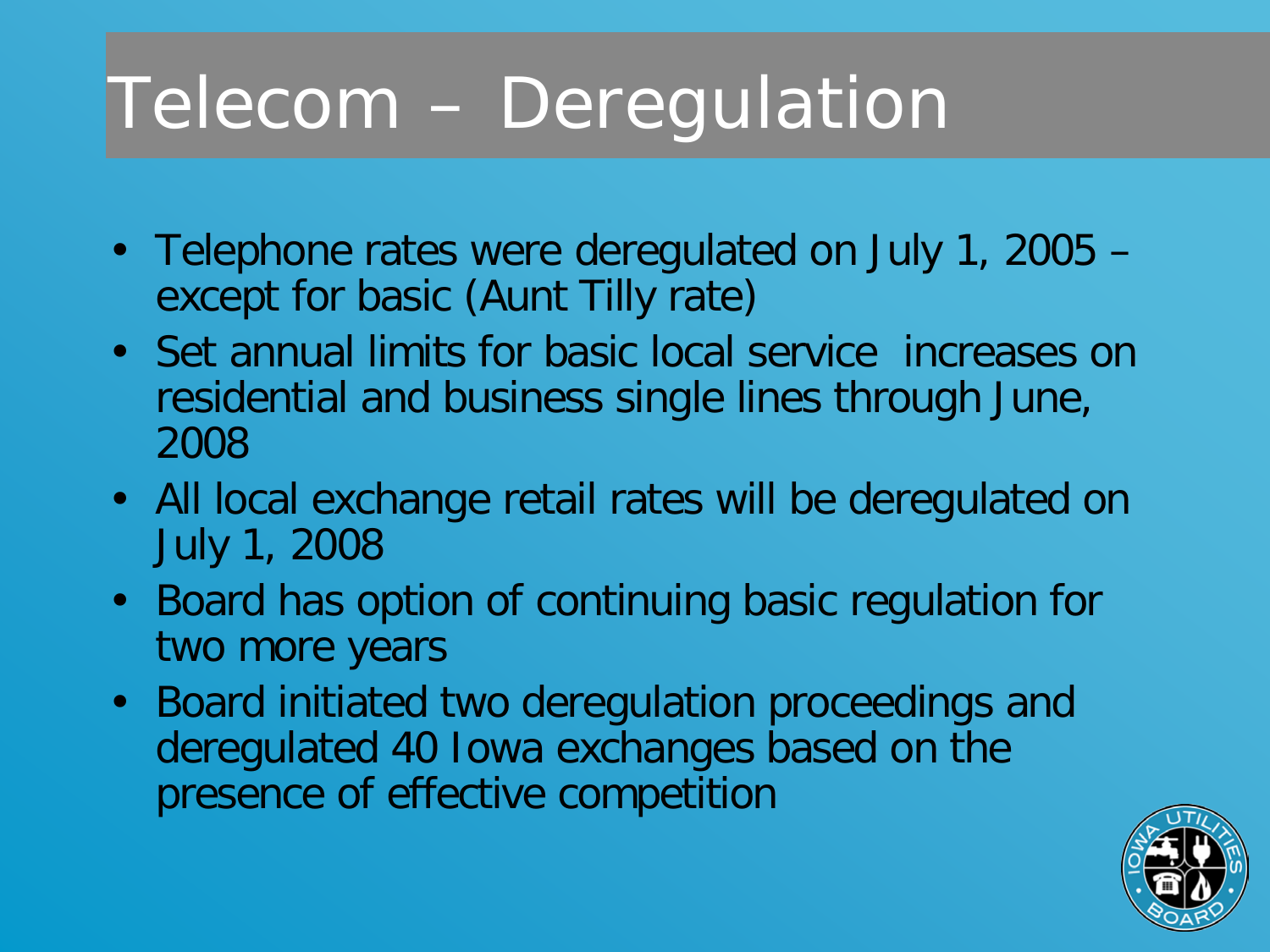#### Telecommunications-Other Duties

- 2006 Board resolved
	- 2 full arbitration cases
	- 6 formal complaints
- IUB works on numbering issues with:
	- North American Numbering Plan Administrator and Pooling Administrator on the assignment of telephone numbers to Iowa carriers
	- Iowa carriers to encourage them to use their telephone numbering resources efficiently
	- North American Numbering Council (an FCC advisory committee) to develop policies that will further extend the lives of area codes and the North American Dialing Plan
- IUB files comments in FCC dockets affecting telephone numbering

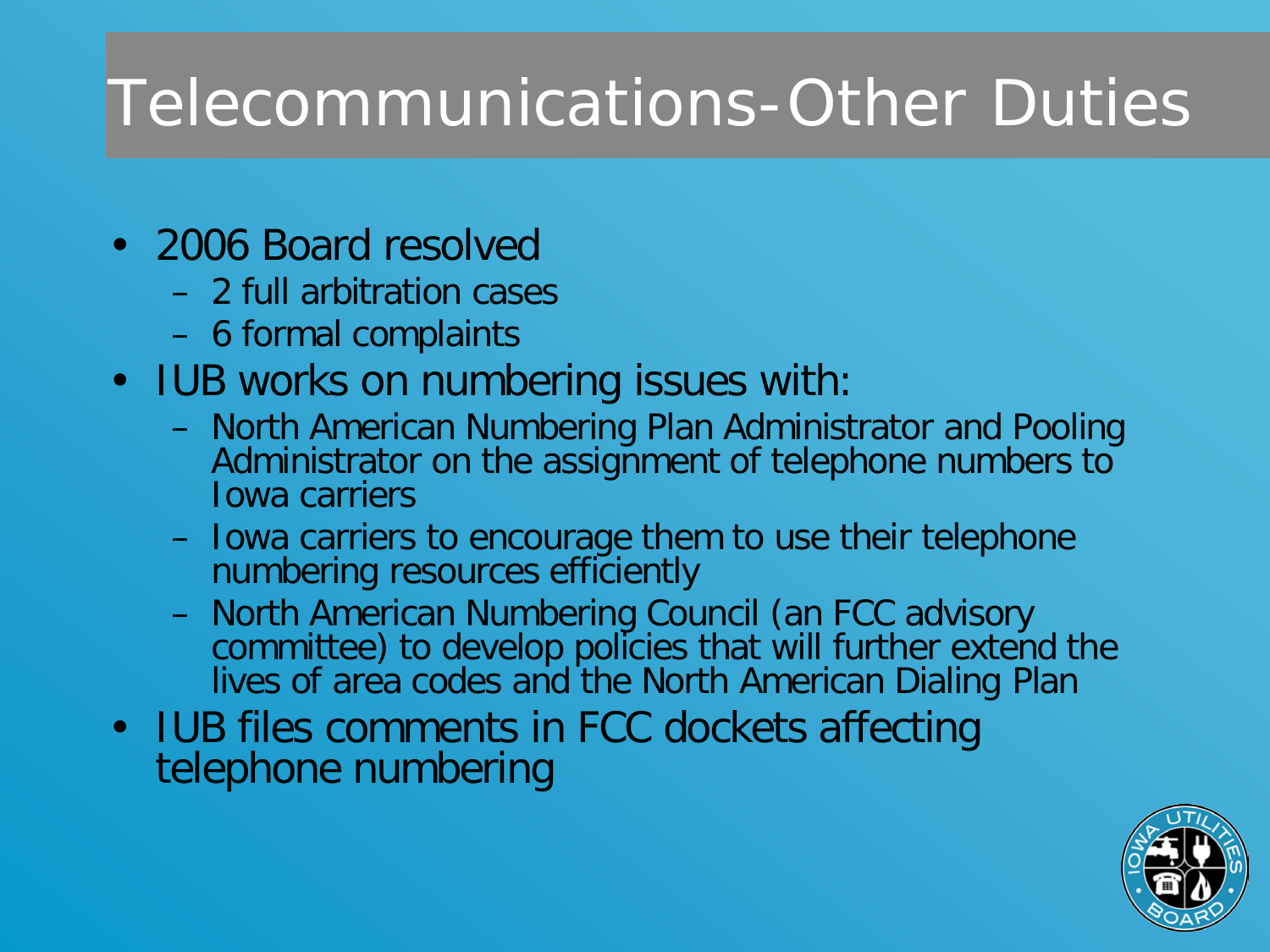### Broadband

- Latest IUB survey showed 93% of communities in Iowa have high speed access
- HF 277 (dereg bill) helped
- High-speed internet access will become increasingly important as a platform for computer based telephony

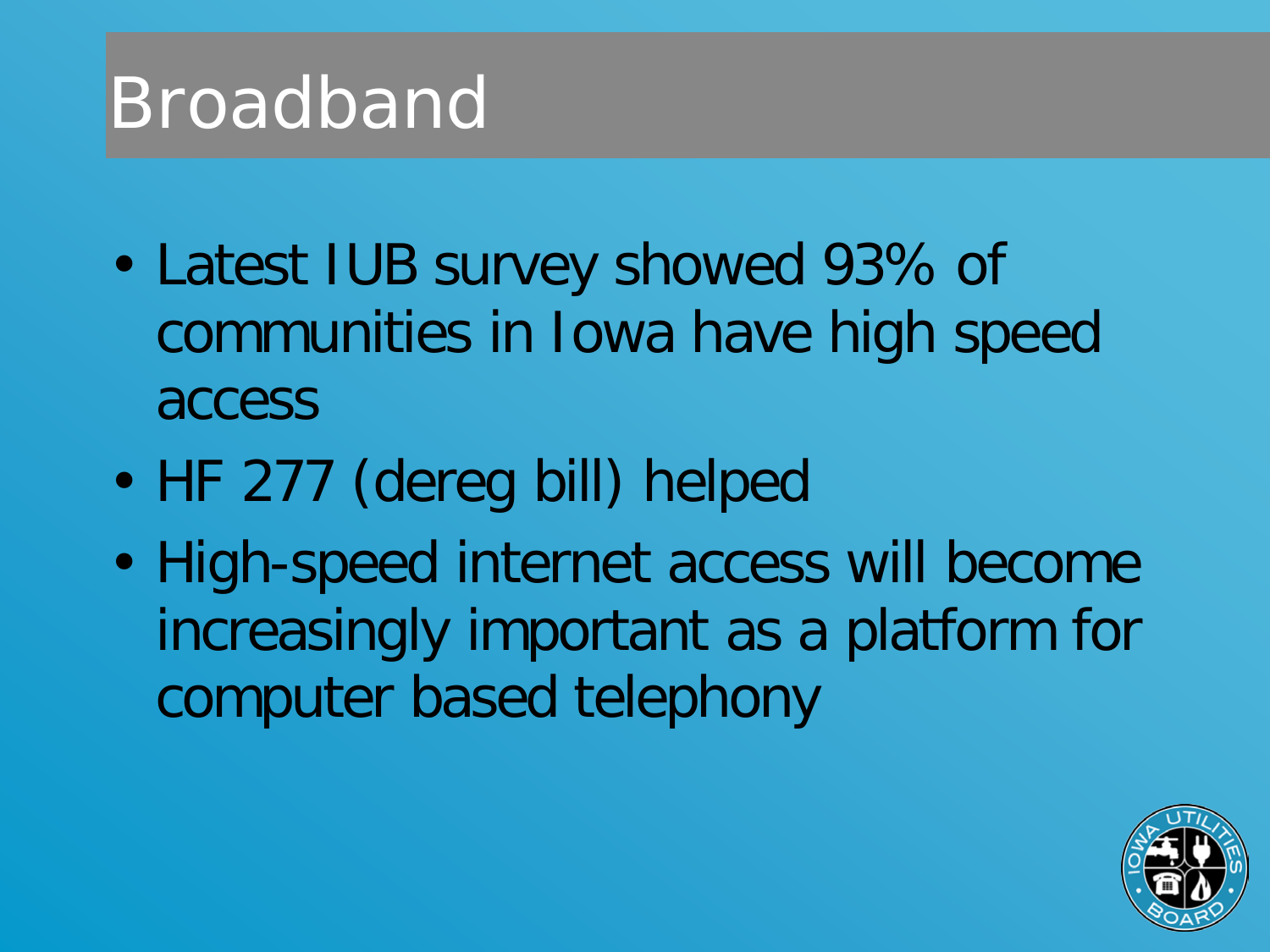# Telecom – Lifeline

- Qualified low-income Iowans receive a monthly phone bill credit
- Link-up assists with the initial costs of having their service installed
- Estimated 201,000 subscribers eligible in Iowa, but only 32% (64,320) take advantage of this opportunity
- The Board works with all carriers to promote program awareness and participates on a national task force to promote Lifeline
- There has been a dramatic increase in numbers since a joint program with LIHEAP automatically enrolls customers who qualify

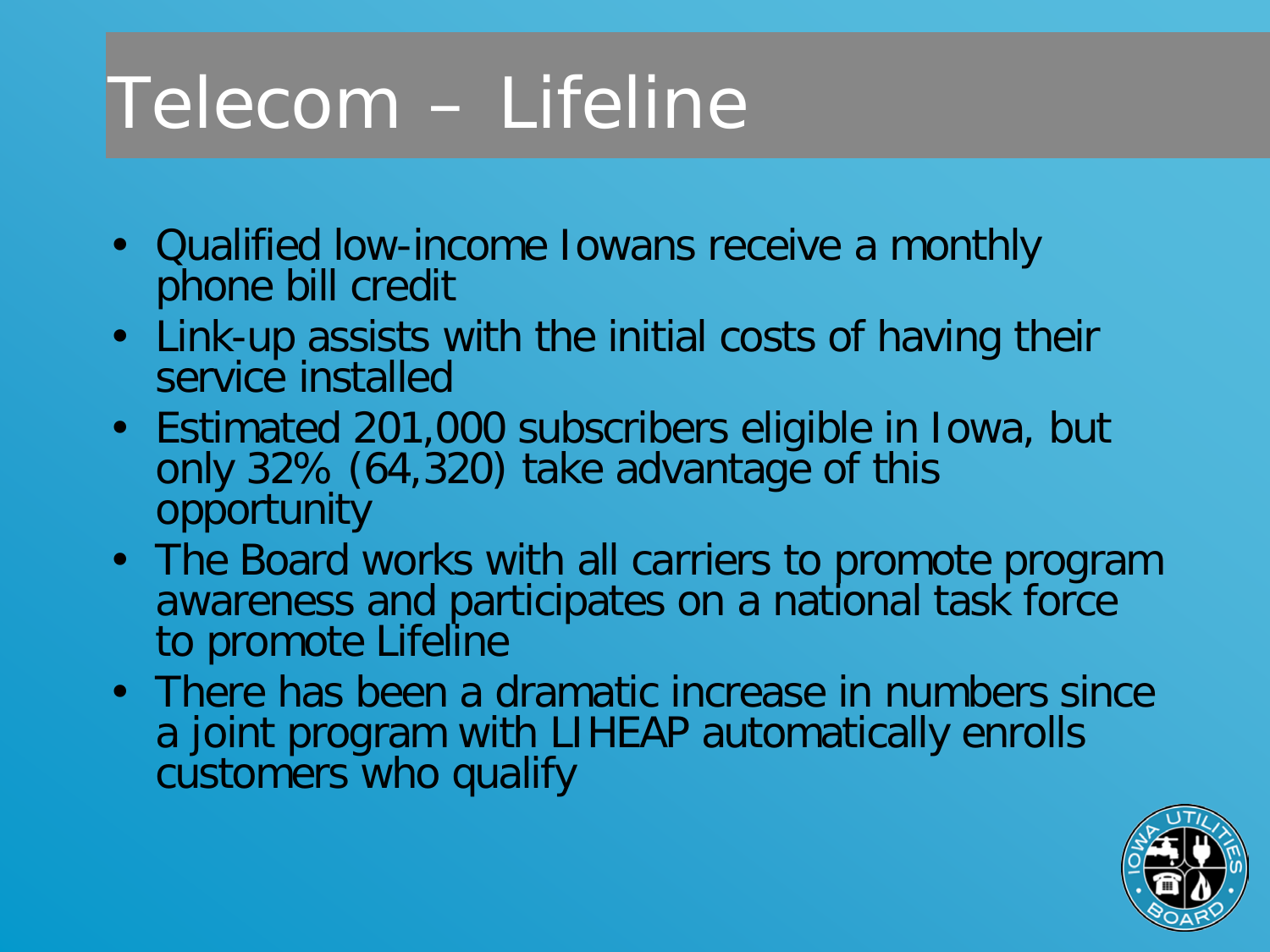# Telecom – Dual Party Relay

- Iowa Equipment Distribution Program
	- Helps deaf/hard-of-hearing/speech-impaired community pay for specialized telephone equipment
	- Vouchers for up to 95% of the cost
	- Equipment is used on the statewide dual party relay service, authorized by Iowa Code, chapter 477C
	- Many persons in this community are not able to utilize the telephone system without this type of service

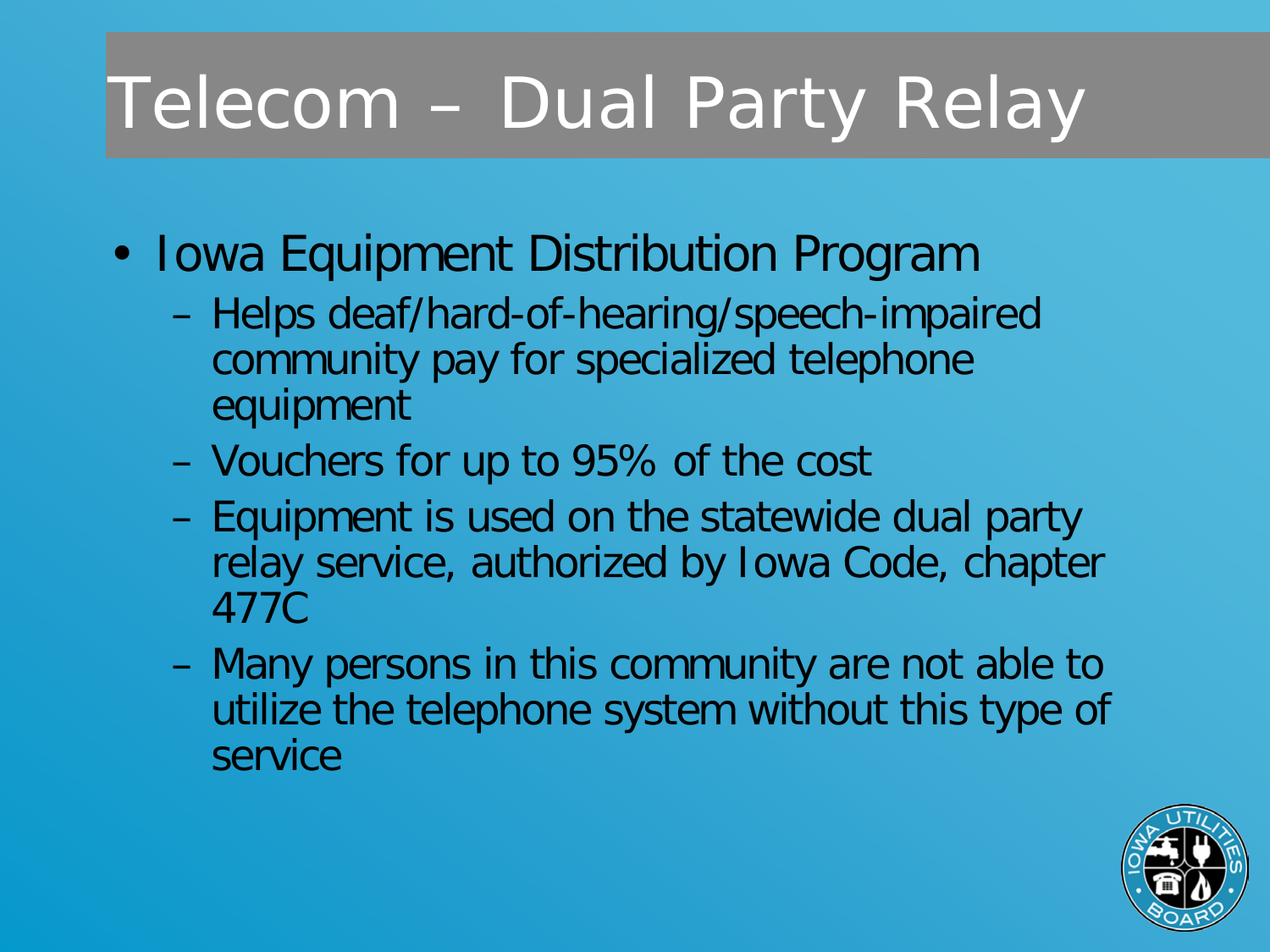# FCC Monitoring

IUB participates in and monitors proceedings at the Federal Communications Commission. In 2006 the Board submitted 16 sets comments to the FCC on:

- numbering issues
- phantom traffic
- separations
- universal service
- This is especially important because of the large number of small independent companies in Iowa

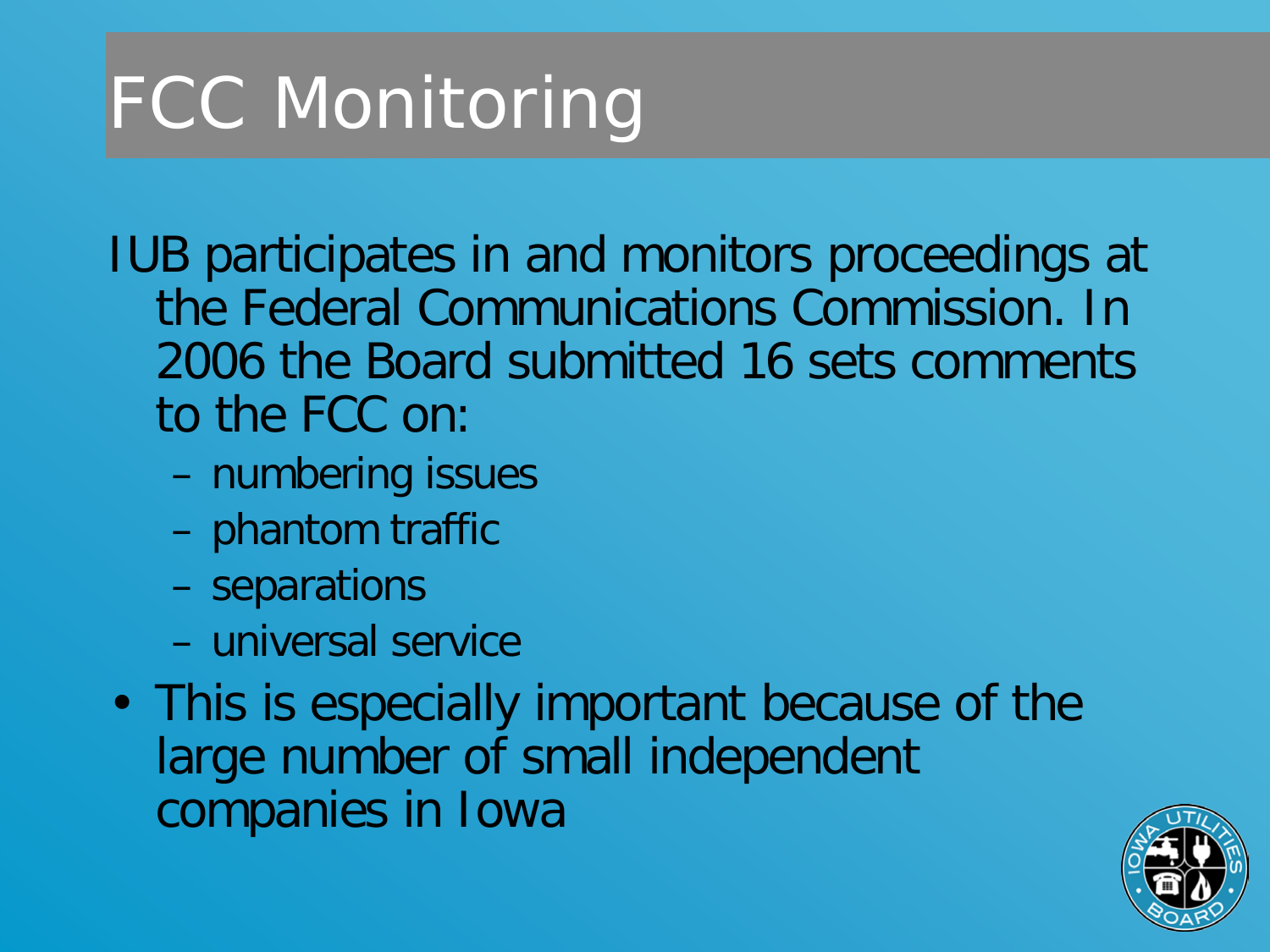# Safety and Engineering

• Responsible for the regulation of gas and electric service providers and pipeline and electric transmission and distribution companies as it relates to safety, construction, and operation and maintenance of facilities

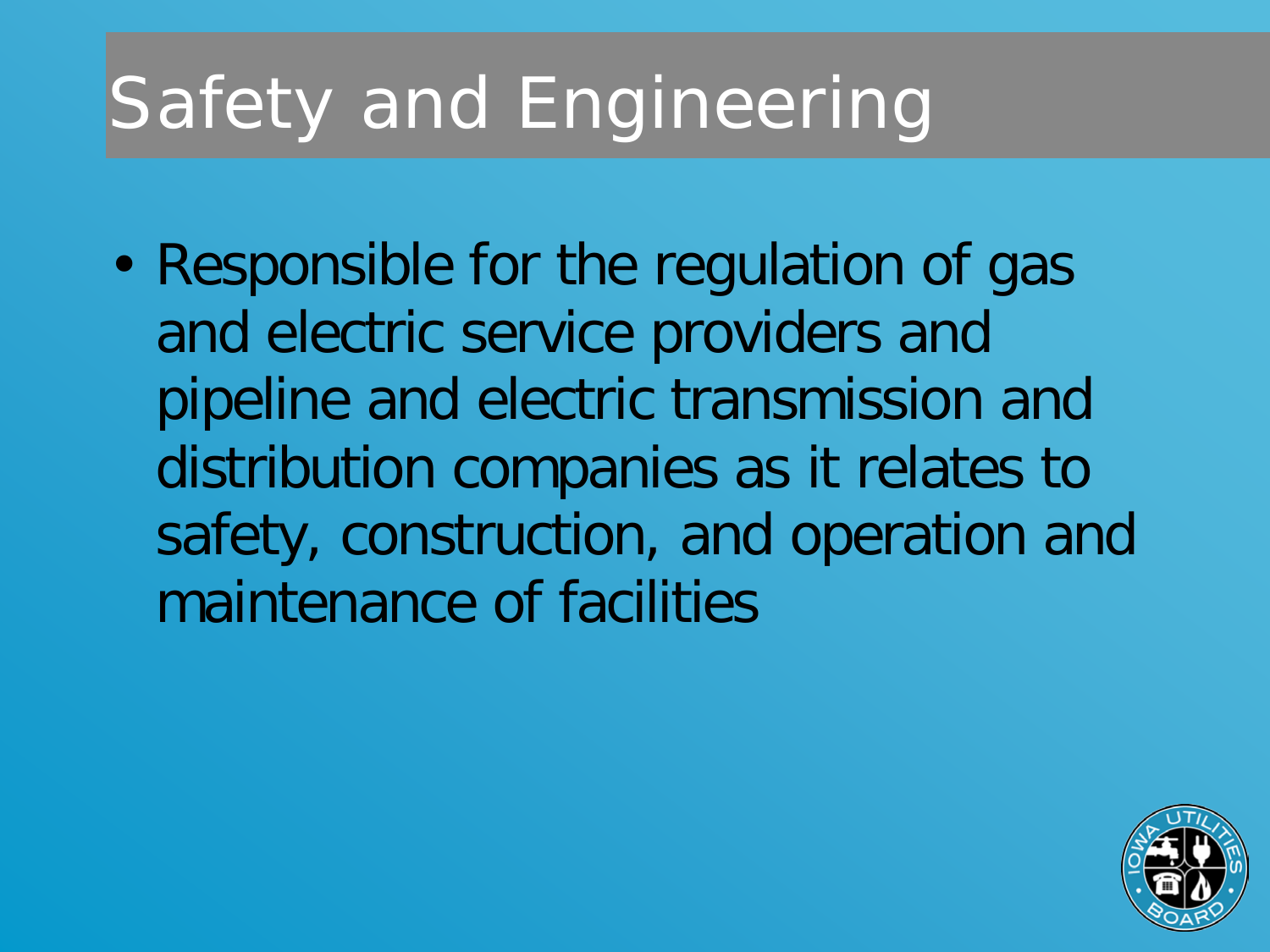# Safety and Engineering

- Reviews and processes petitions for electric transmission line franchises and pipeline permits
- Conducts inspections of natural gas and electric utilities for compliance with safety standards
- Acts as an interstate agent for the federal Department of Transportation in pipeline safety matters

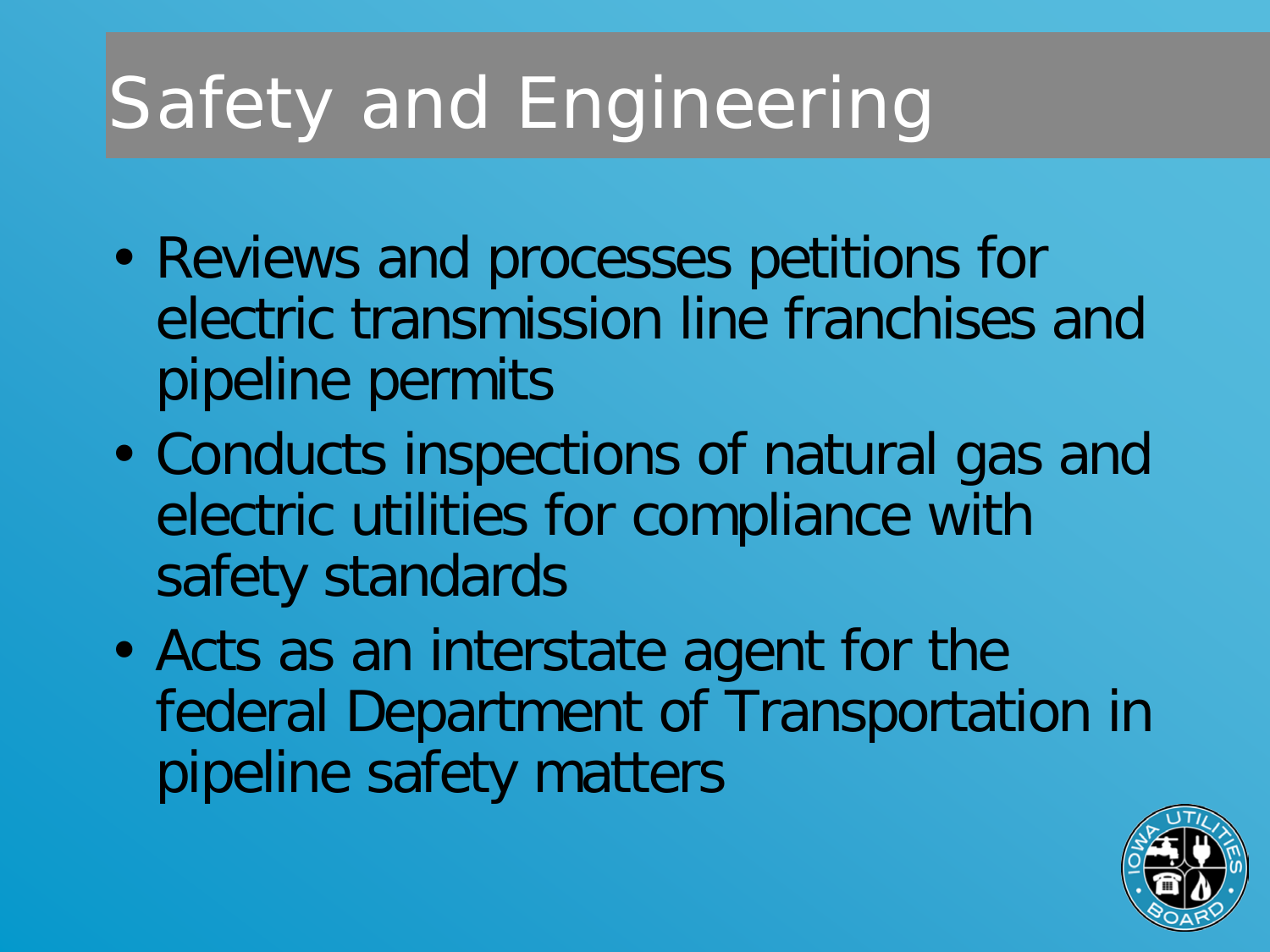# Pipeline Safety Inspections

IUB inspects:

- 8,176 miles of natural gas transmission lines
- 4,677 miles of hazardous liquids pipeline (petro products, propane, fertilizer, crude)
- 17,387 miles of natural gas distribution mains
- 905,520 gas services

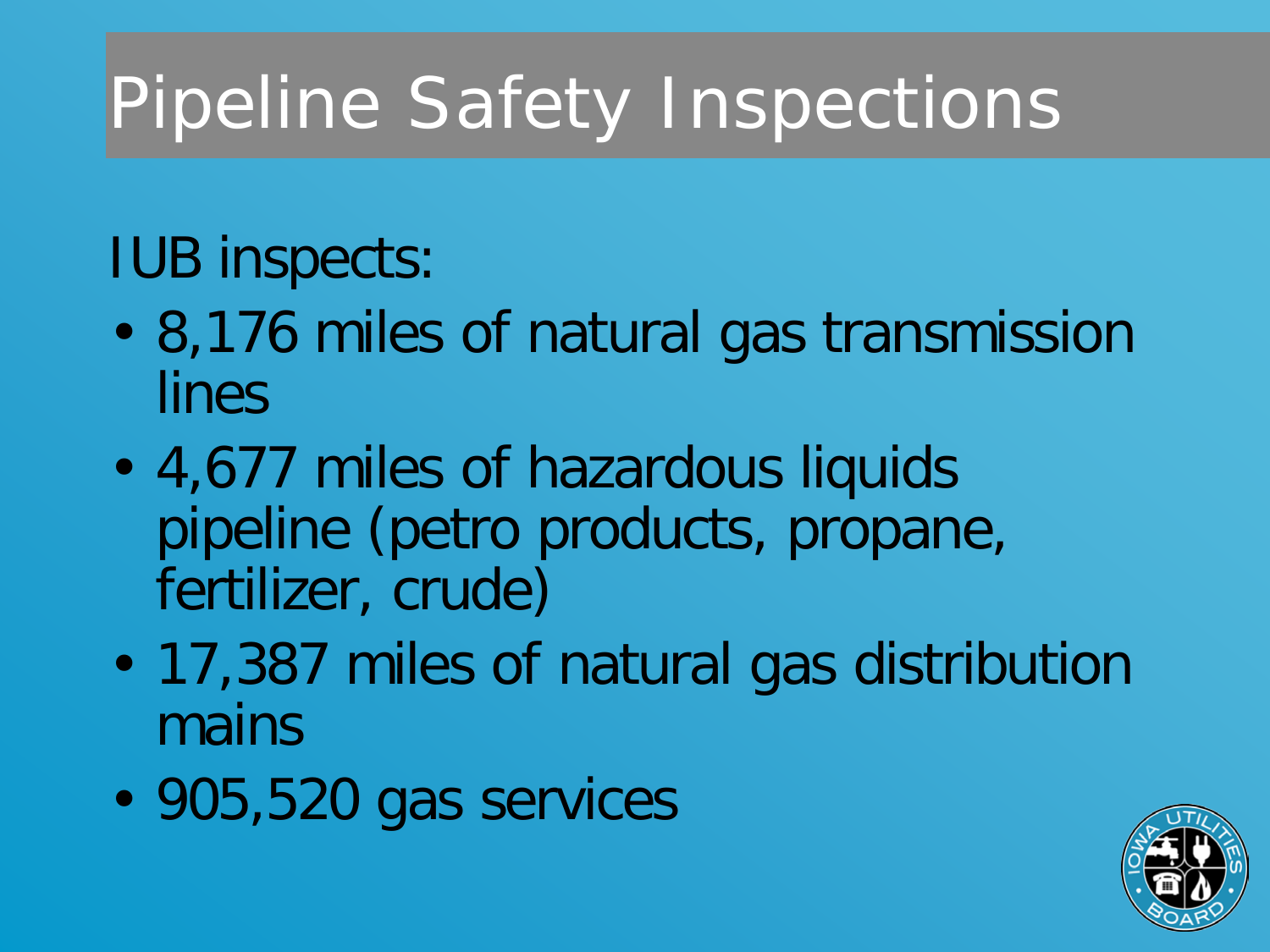#### Electric Transmission Line Inspection

#### IUB inspects 12,300 miles of electric transmission line (69 kV and above)

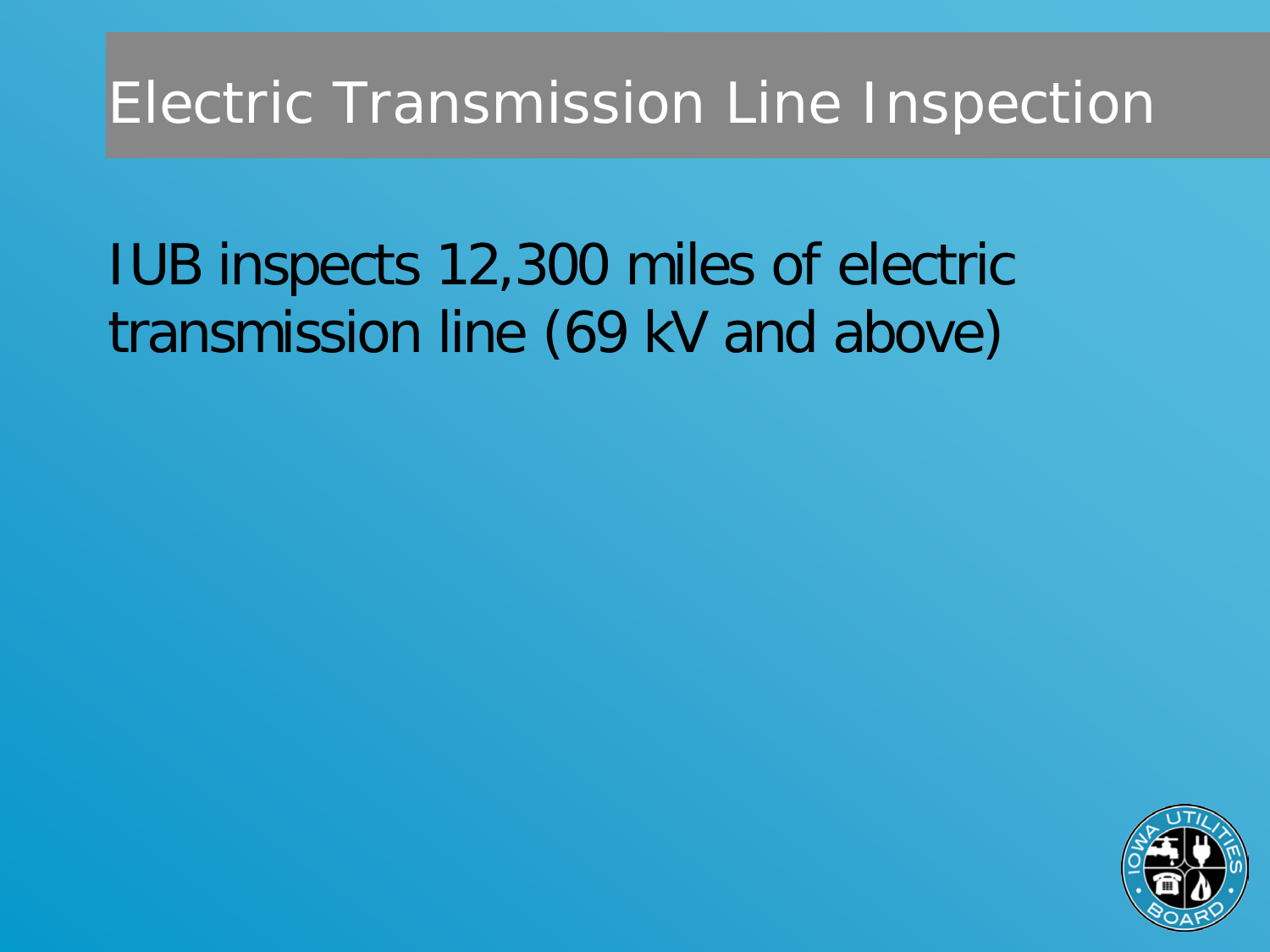#### Iowa Spending – Electricity and Natural Gas

#### **Iowa Electricity and Natural Gas Spending, 2005**



Sources:

- (1) FERC Financial Report, FERC Form 1 (Annual Report), (IOU and Municipals)
- (2) Iowa Association of Electricity Cooperatives (IAEC), (RECs)

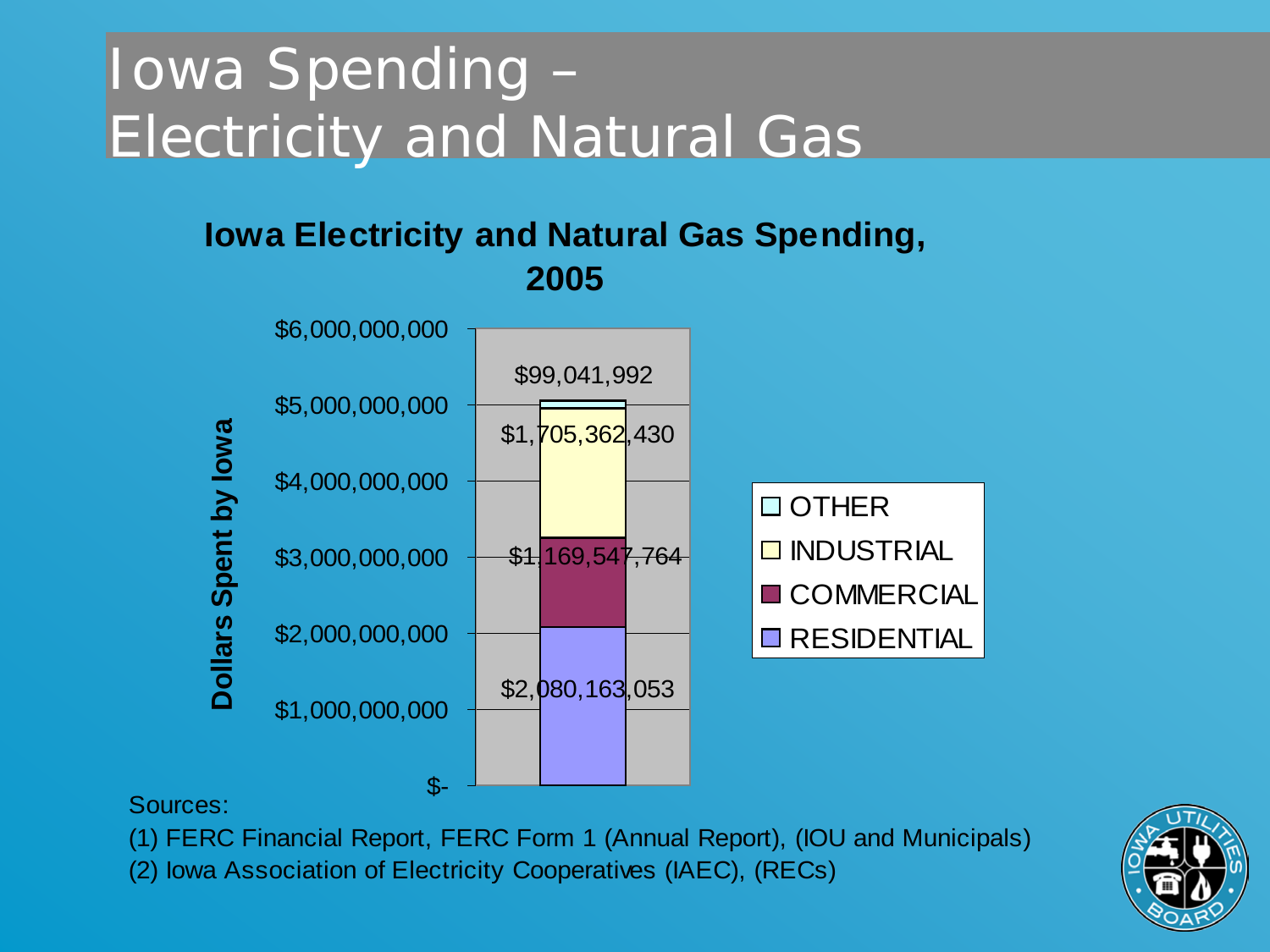# Natural Gas

- Domestically produced (for the most part)
- Iowa imports 100%
- Produced in:
	- Gulf region
	- Southwestern states
	- Rocky Mountain area
	- Portions of the Appalachian Mountains
- Some imports from Canada
- Once natural gas is released from production wells, it goes into a pipeline system that delivers it to customers throughout the country

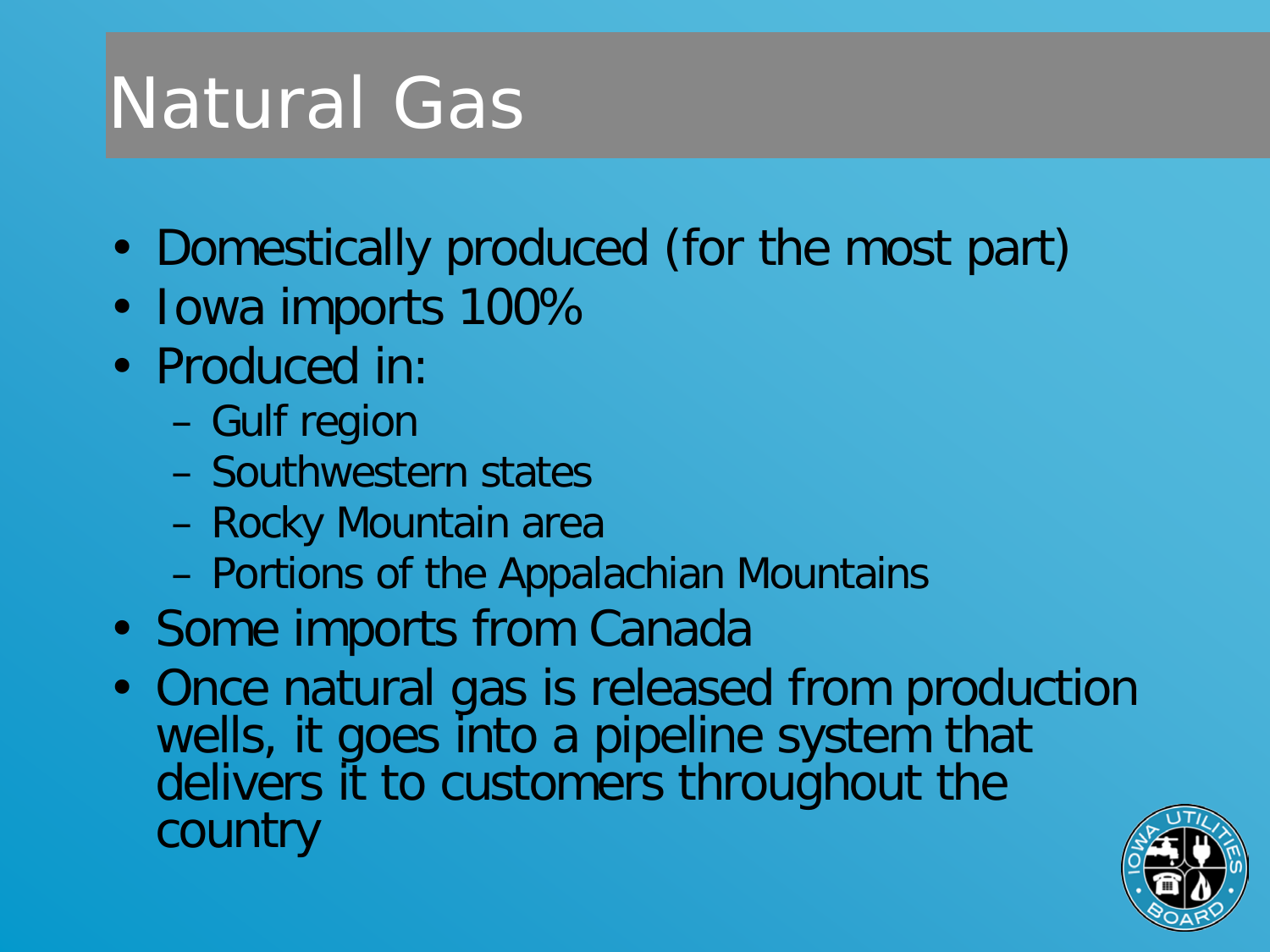### Natural Gas Customers

#### Natural Gas (Energy) Consumed by Customer Type in Iowa, 2005



Sources:

(1) FERC Financial Report, FERC Form 1 (Annual Report), (IOU and Municipals)

(2) Iow a Association of Electric Cooperatives (IAEC), (RECs)

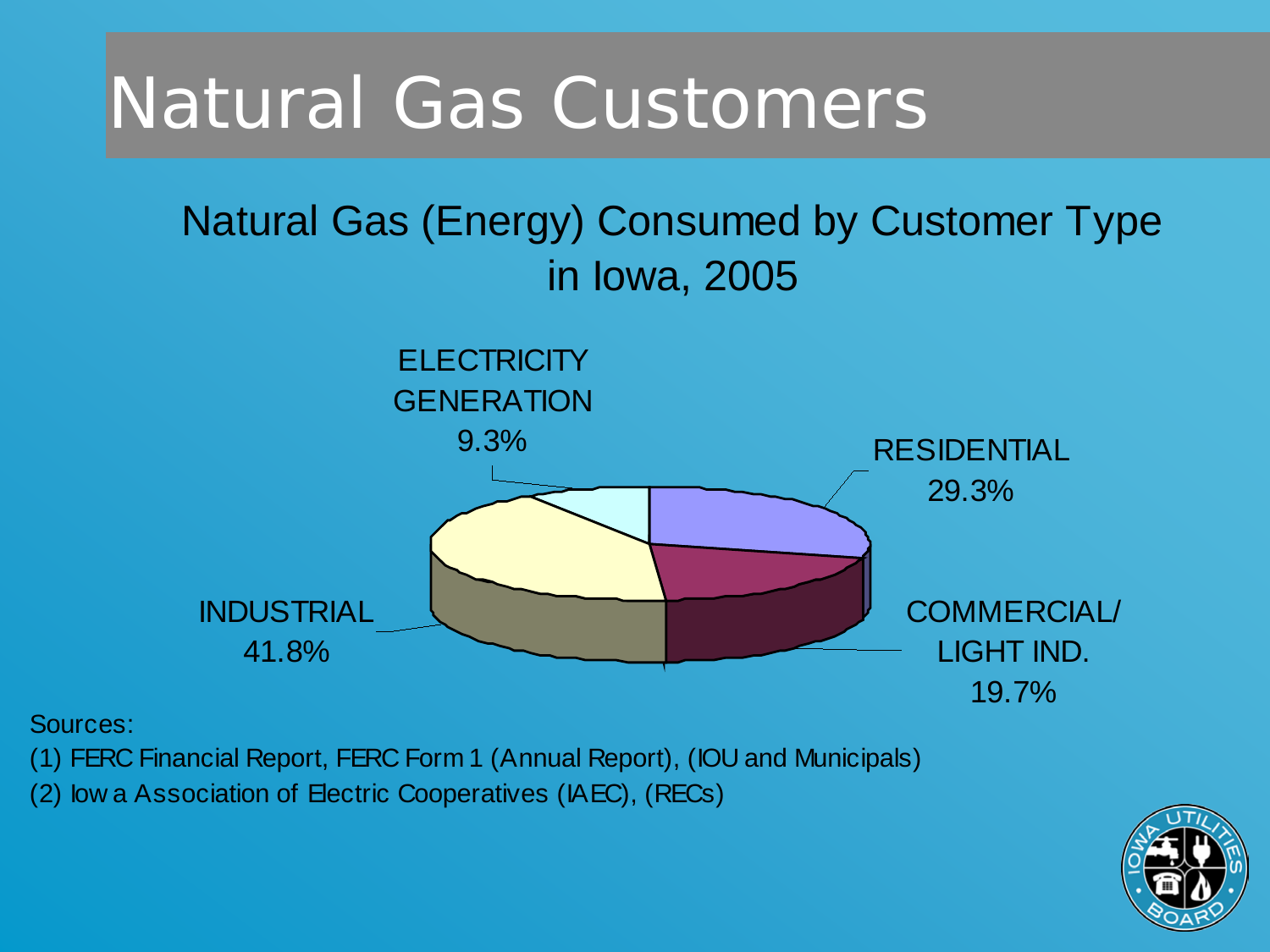## Natural Gas Prices - Historical



Source: U.S. DOE EIA Website, Natural Gas Summary: http://tonto.eia.doe.gov/dnav/ng/ng\_sum\_lsum\_dcu\_nus\_m.htm

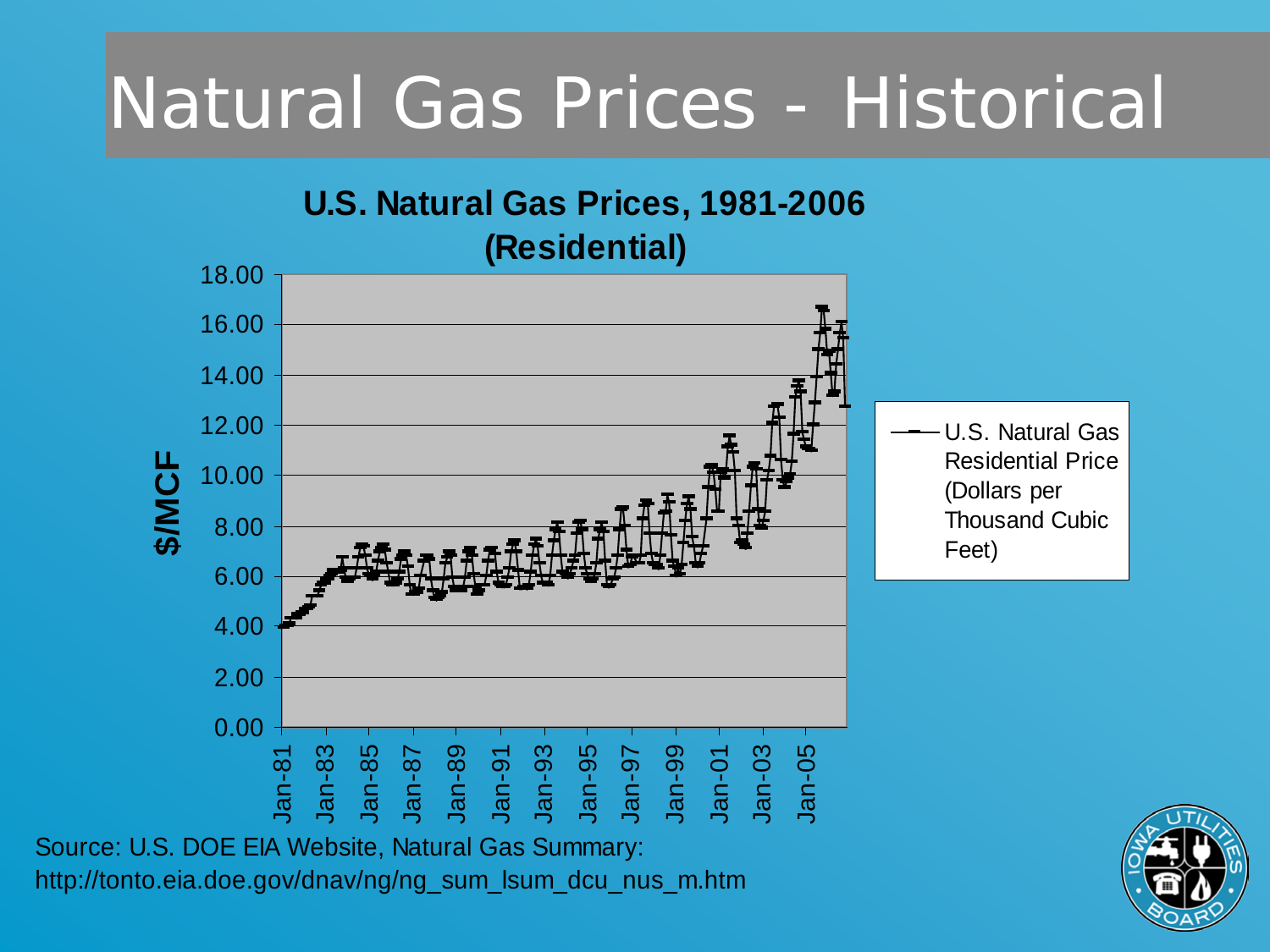## Natural Gas Prices - Recent

#### **U.S. Natural Gas Prices, 2000-2006 (Residential)**



Source: U.S. DOE EIA Website, Natural Gas Summary: http://tonto.eia.doe.gov/dnav/ng/ng\_sum\_lsum\_dcu\_nus\_m.htm

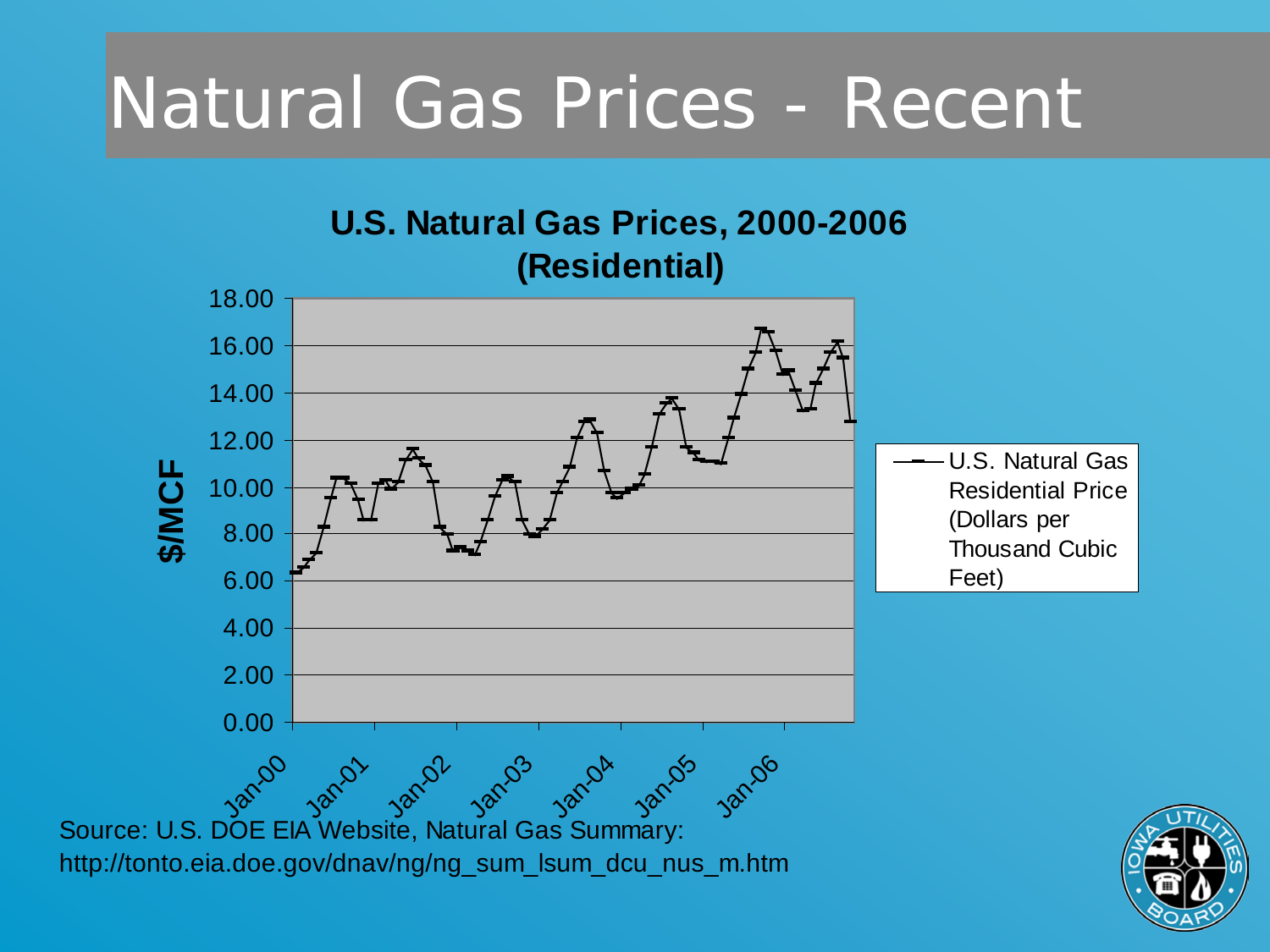### Gas - Customer's Bill

- 75% gas supply charge is unregulated – price is set in the marketplace
- 20% basic service charge and delivery charge are regulated by the IUB
- 5% pipeline transport charge is regulated by the Federal Energy Regulatory Commission

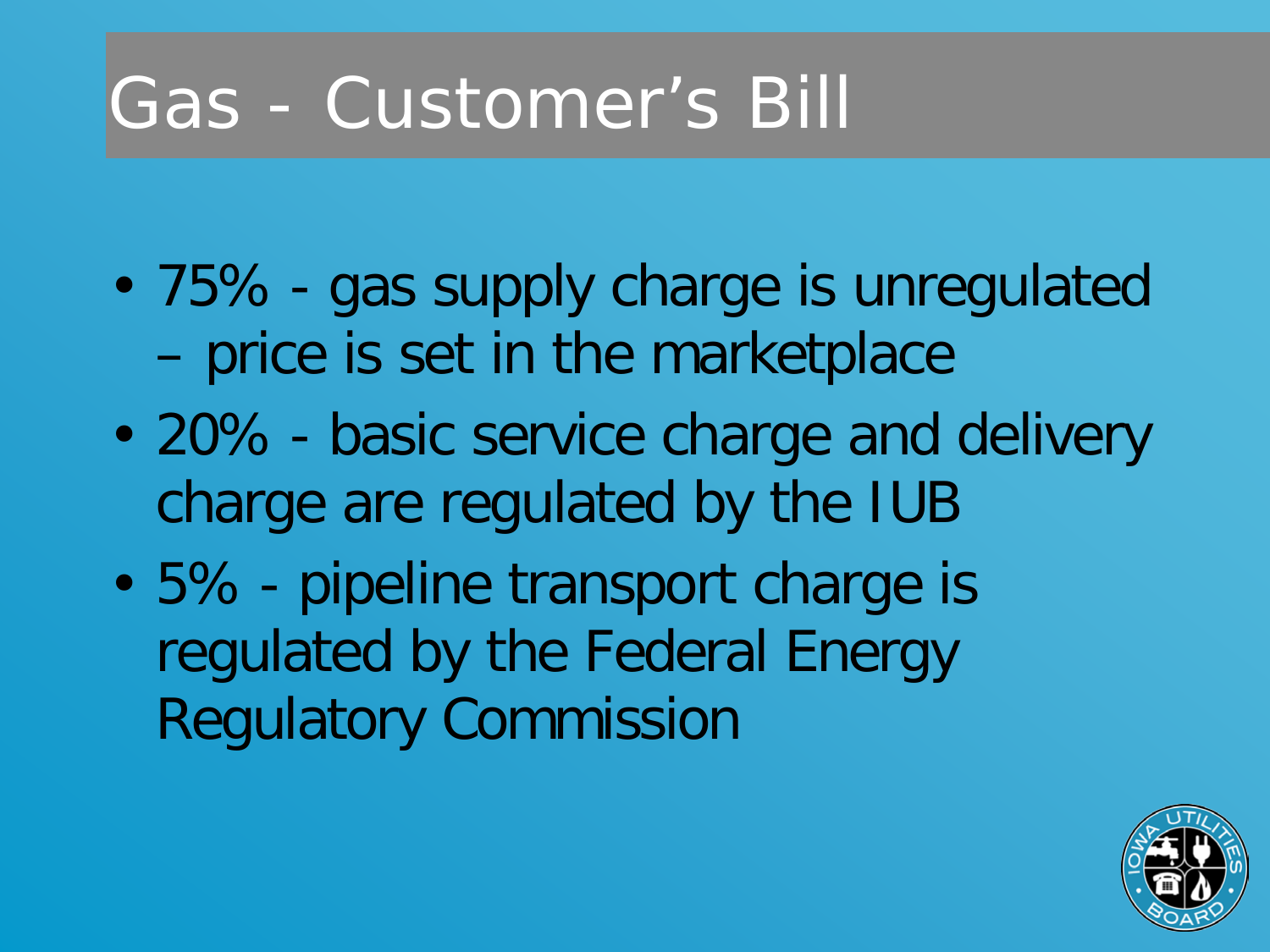## **Electricity**

- Generation, transmission, distribution
- Iowa has 11,999 MW nameplate capacity
- IUB jurisdiction:
	- Generation
	- Distribution
	- Service Issues
	- Safety
	- Transmission (siting only)

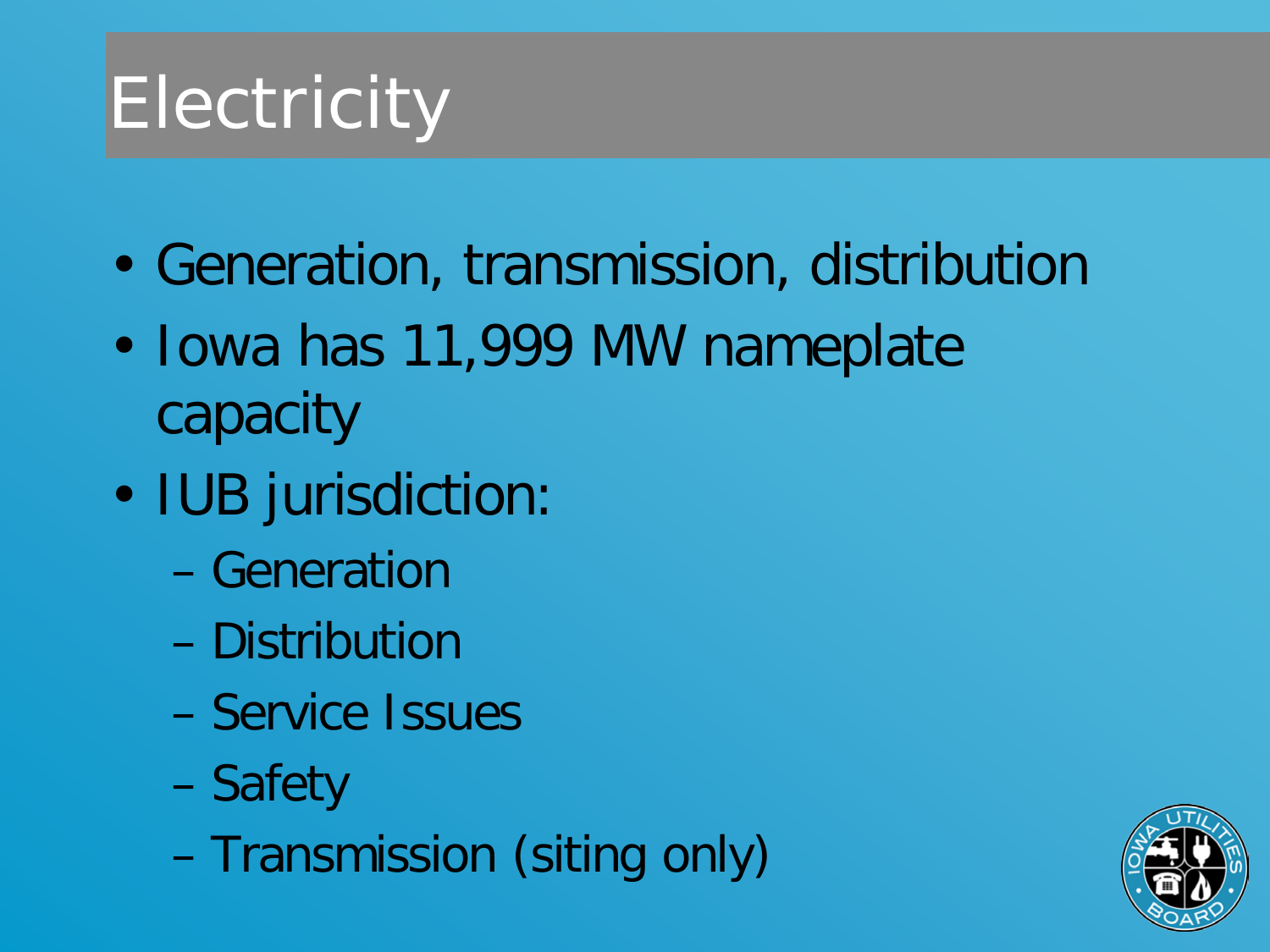## Iowa Electricity - Generation

#### kWh (Energy) by Each Producer in Iowa, 2005



Sources:

(1) FERC Financial Report, FERC Form 1 (Annual Report), (IOU and Municipals)

(2) Iowa Association of Electric Cooperatives (IAEC), (RECs)

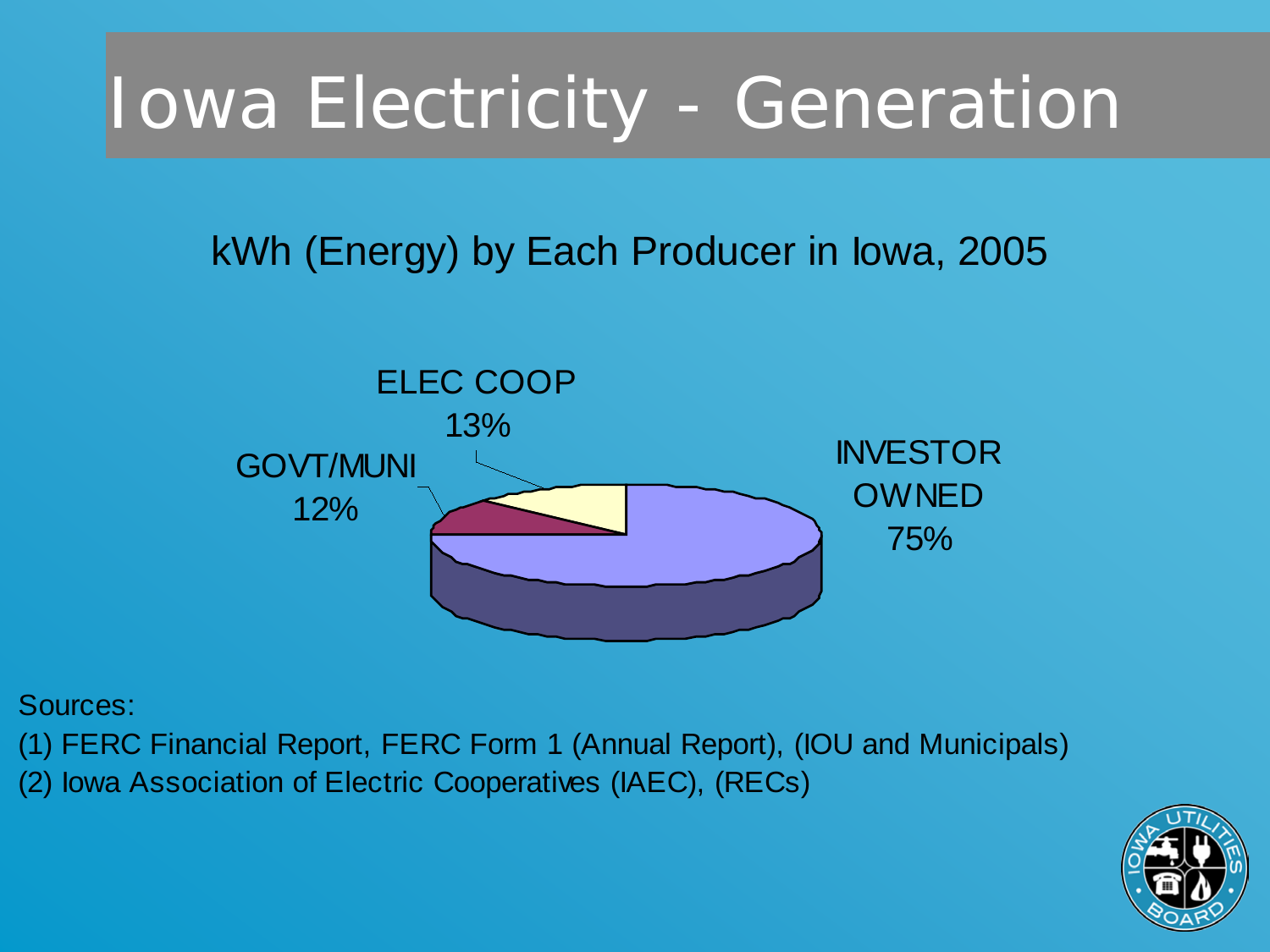### Generation Sites

 $\bullet$ ٠ a. ٠ ٠  $\star$  $\star$  $|\cdot_{\mathbf{v}_{\mathbf{v}}}|$ ∓₹  $\star$  $\star$  Coal · Natural Gas  $\blacklozenge$  Nuclear  $\bullet$  Wind ▼ Natural Gas and Fuel Oil 2 Coal and Fuel Oil 2 ▲ Natural Gas and Coal

**State of lowa Electric Generation over 100 MW** 

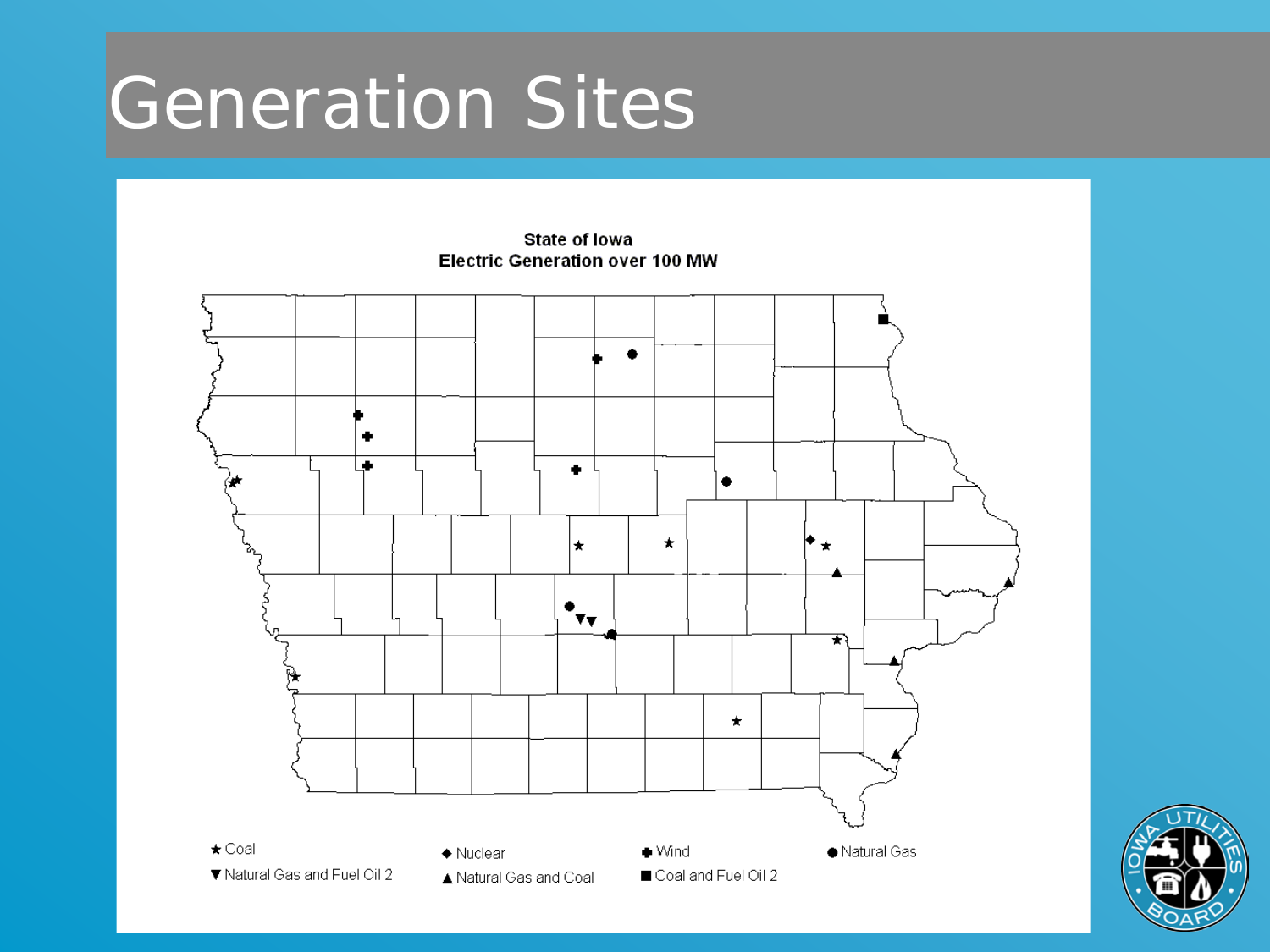# Generation Portfolio in Iowa

#### Electricity Production by Source in Iowa, 2005



Source: 1990 - 2005 Net Generation by State by Type of Producer by Energy Source (EIA-906)

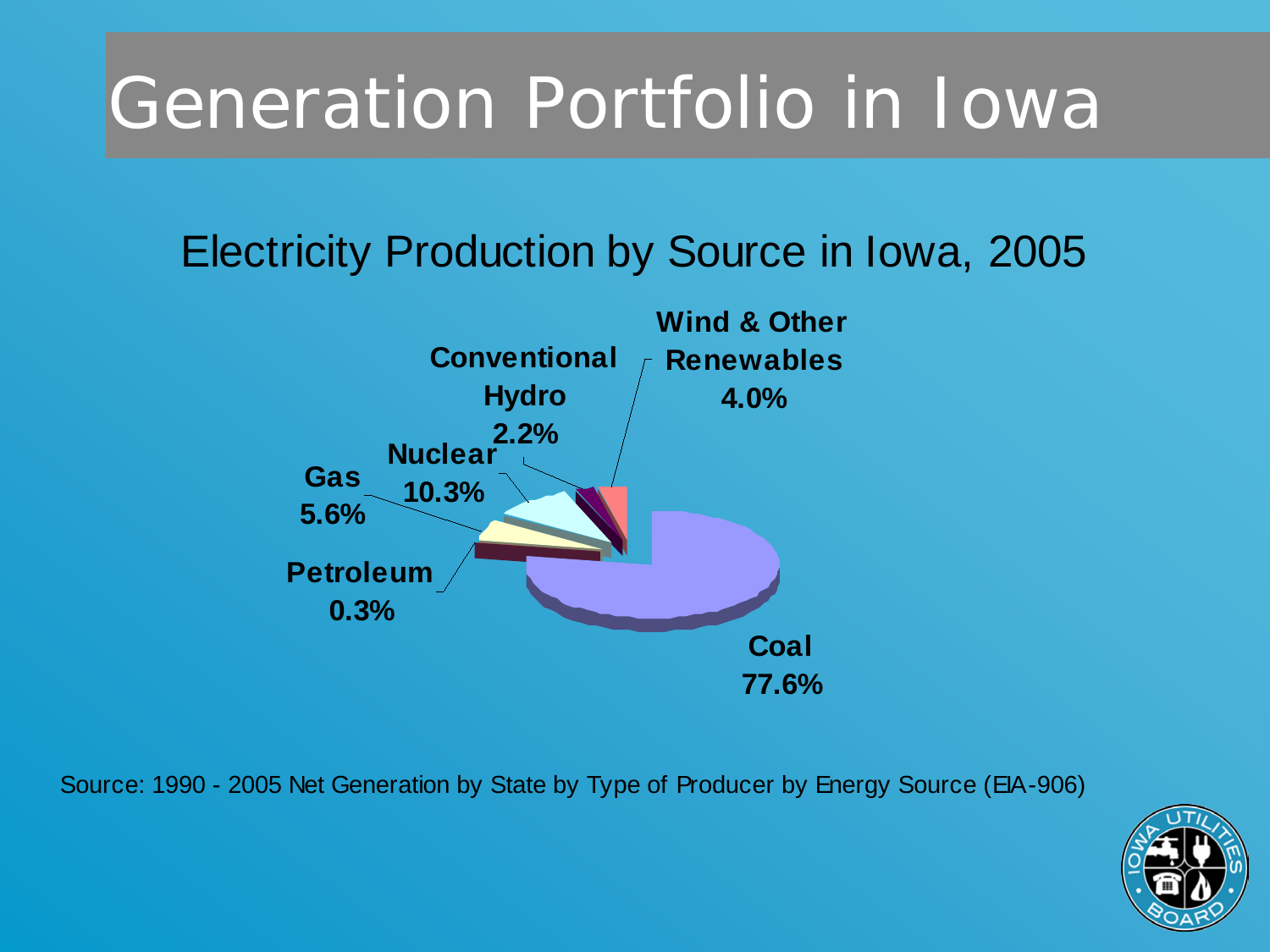# Generation Addition in Iowa

- Recent additions
	- 160 MW wind Intrepid (MEC), on-line 12/2004
	- 150 MW wind Century (MEC), on-line 9/2005
	- 50 MW wind Century/Intrepid (MEC), on-line 12/2005
- IUB approved
	- 545 MW (MEC) wind
		- 99 MW Victory, on-line 12/2006
		- 123 MW Pomeroy to be on-line 11/2007
		- 323 MW on-line date unknown
	- 790 MW coal (MEC) Council Bluffs Energy Center Unit 4, to be on-line 6/2007
- Proposed units
	- 750 MW coal (LS Power, LLC), Waterloo
	- 600 MW coal (Interstate Power & Light), Marshalltown
	- 100 MW wind (Interstate Power & Light)

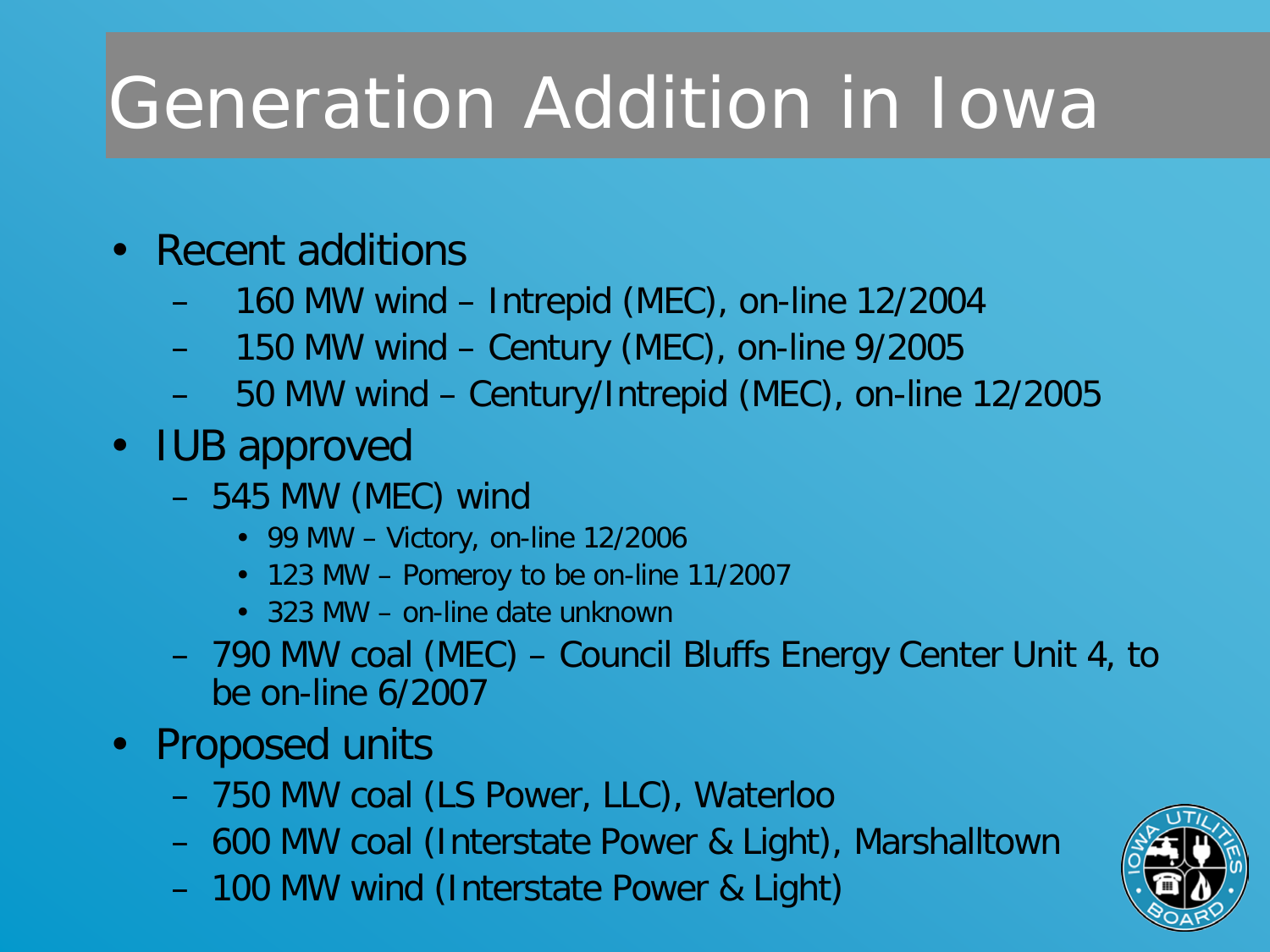# Renewable Energy

- Amount of renewables and the percentage of the generation portfolio is increasing
- MidAmerican renewables is 9% of sales
- Alliant renewables is 4.5% of their sales
- Increases due to several factors, including state and federal tax incentives

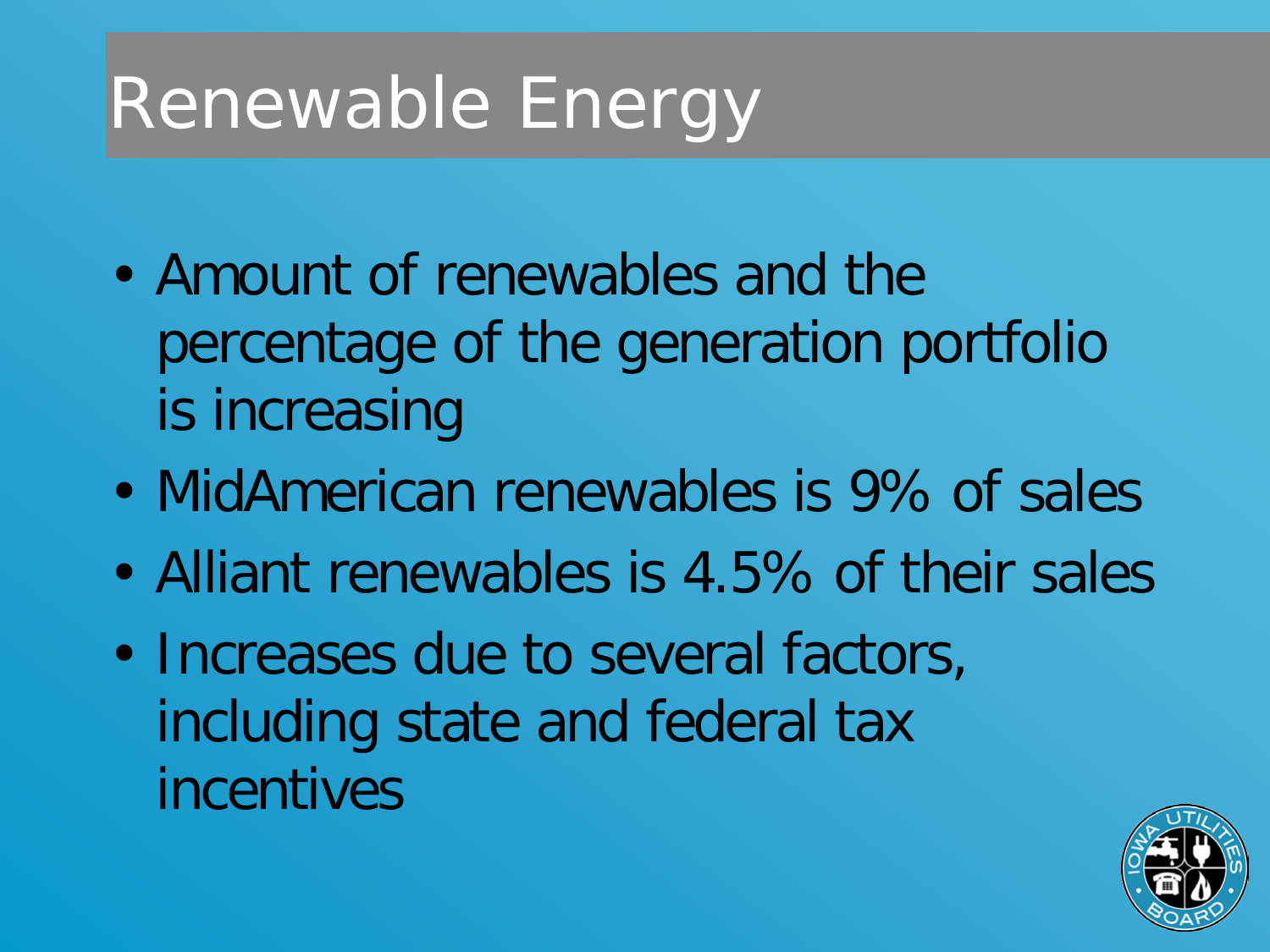# Renewable Energy - Ideas

- Tax incentives need to be longer-term for planning and finance purposes
- Expand current wind and renewable energy tax credit programs under Iowa Code 476B and 476C (fully committed)
- Increase the state's renewable portfolio standard (RPS)
- Iowa participation in a regional renewable energy tracking system could boost the export value of Iowa renewable generation

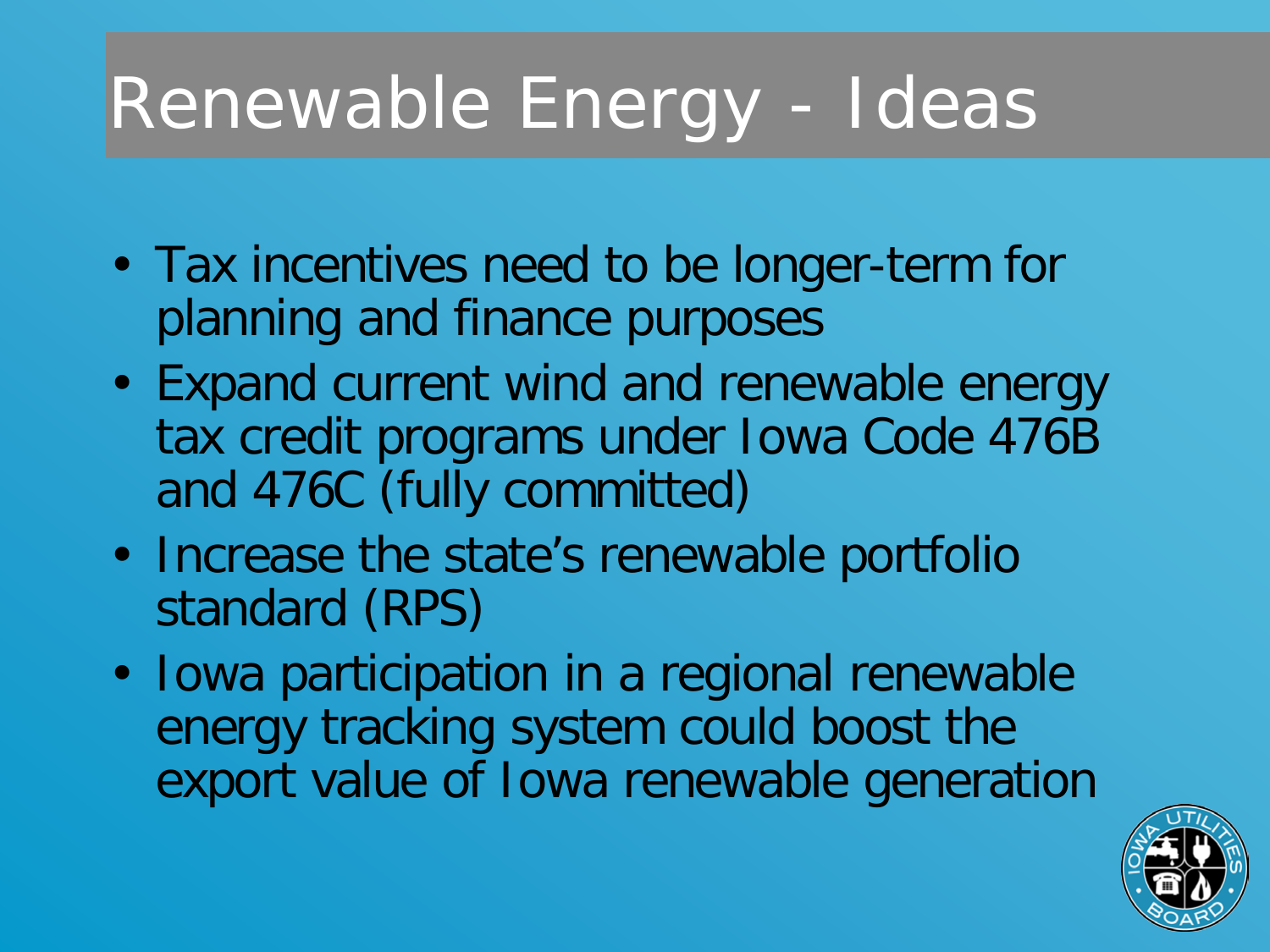## Electricity Consumers in Iowa

#### kWh (Energy) Consumed by Customer Type in Iowa, 2005



Sources:

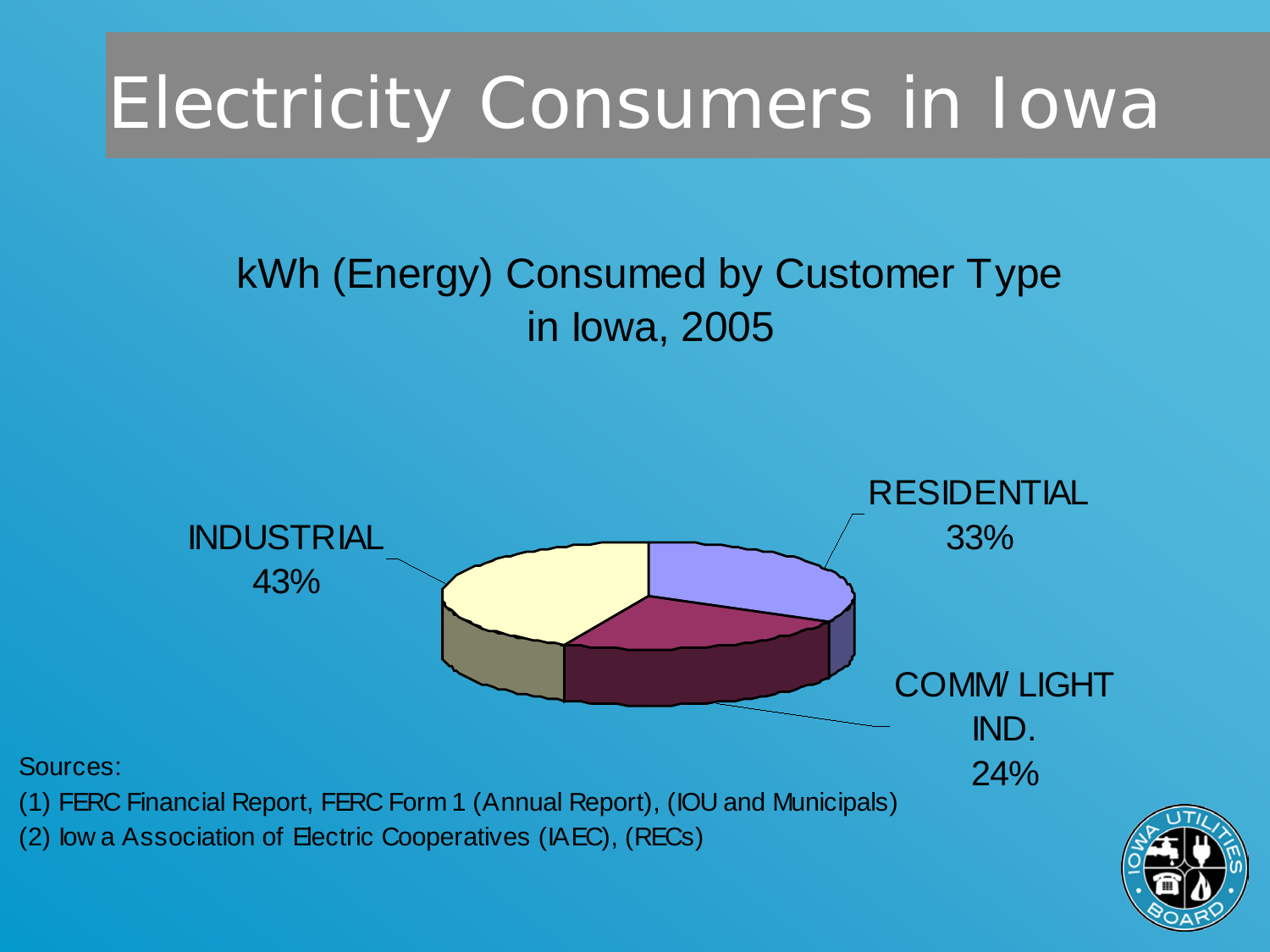## Transmission

- Transmission is a high-voltage wire network and associated devices that move electric power in bulk from generation to load centers
- IUB approves the siting and physical construction of transmission
- Federal Energy Regulatory Commission (FERC) regulates the interstate transmission of electricity
- North American Electric Reliability Council (NERC):
	- Is a self-regulating industry organization
	- Sets and enforces reliability standards
	- Is subject to FERC audit

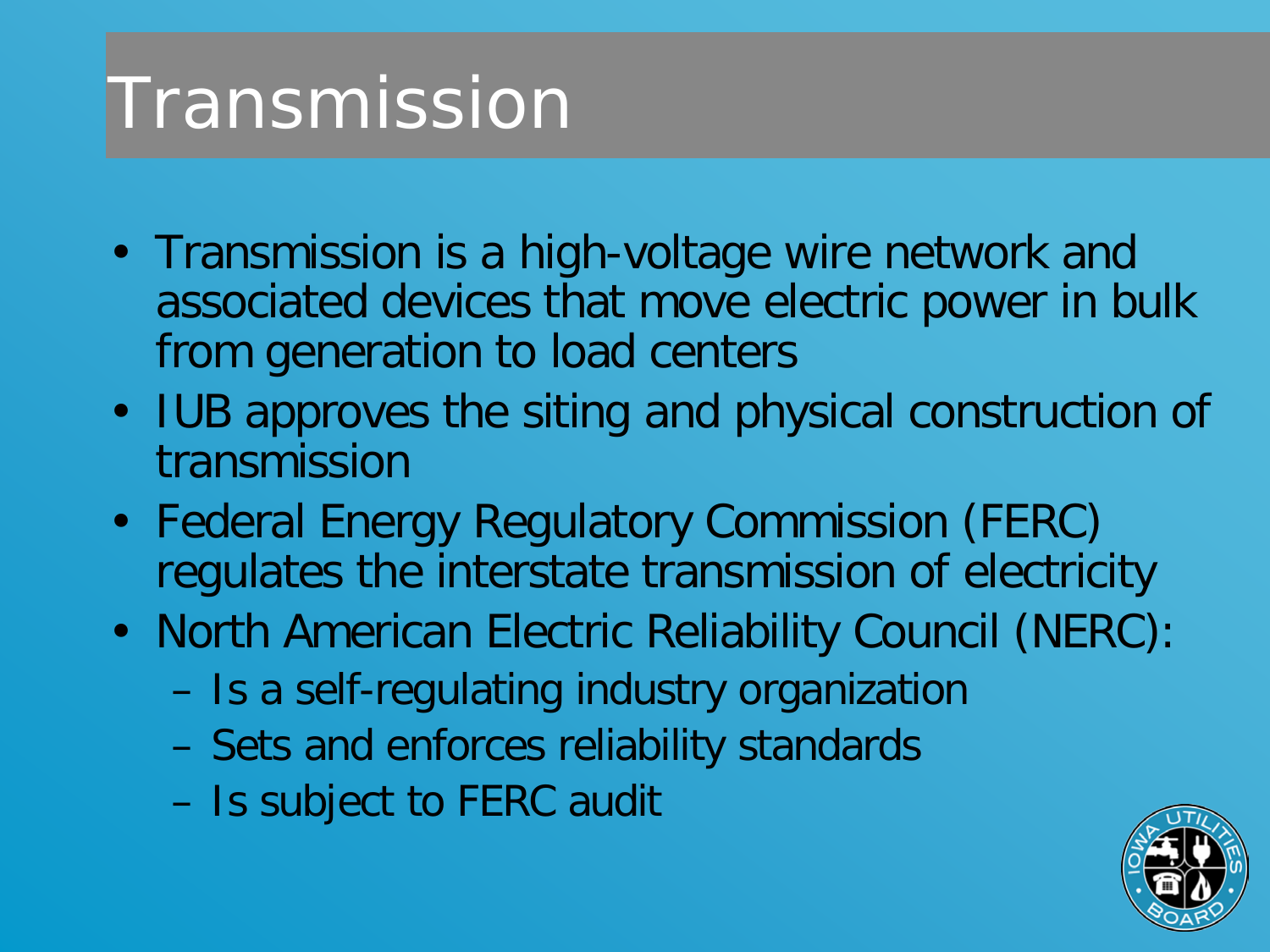#### Midwest Independent Transmission System Operator (MISO)

- Created in 1996
- "Directs electricity traffic" on transmission lines in 14 Midwestern states and part of Canada
- Assures industry consumers have open access to transmission facilities
- Minimizes any risk to reliability
- Provides regional solutions to regional planning needs
- Organization of MISO States (OMS):
	- Coordinates regulatory oversight among MISO states
	- Makes recommendations to MISO, FERC and others
	- Iowa is a founding member

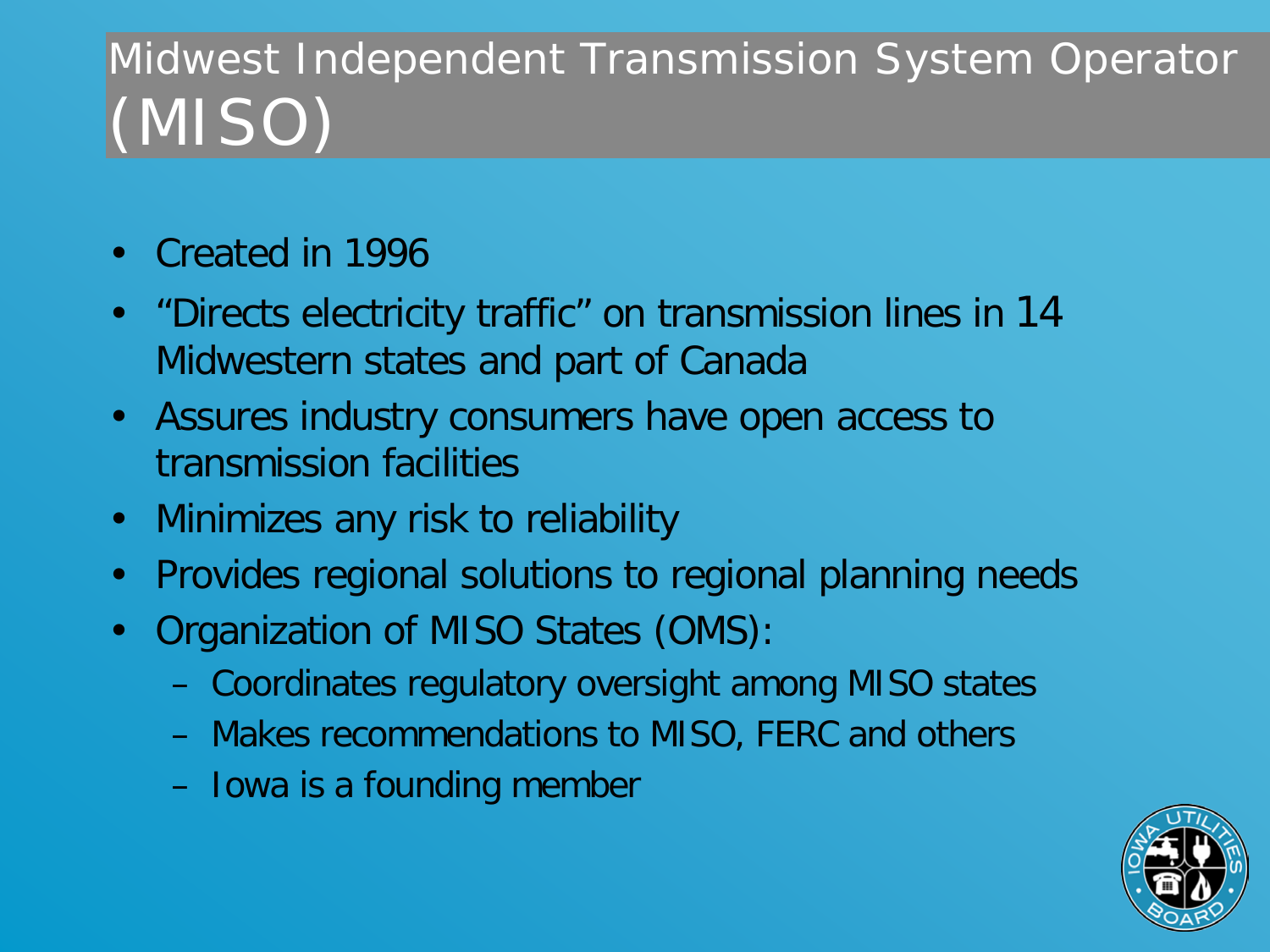#### Energy Efficiency \$ – Iowa a National Leader



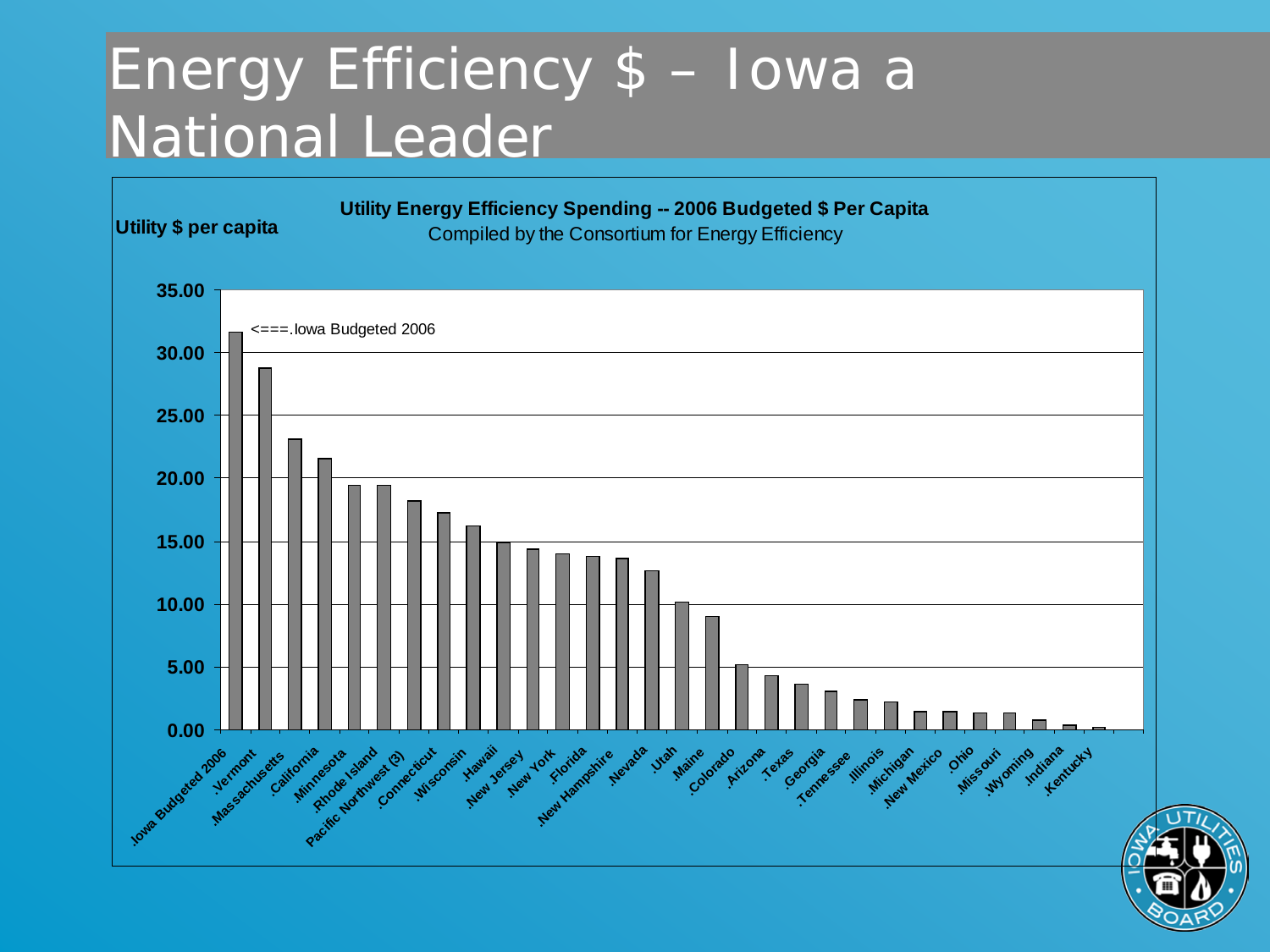#### IOUs and Other Iowa Utilities – Very Successful

- Reduced peak electricity use by 1,400 megawatts
	- Avoided about 11 peaking plants or 2 coal plants
- Electricity Savings
	- Reduced annual demand by 2 million megawatt-hours or 2 coal plants
	- Enough to power 200,000 average homes for 1 year
- Natural Gas Savings
	- Reduced growth in annual use by 7 billion cubic feet
	- Enough to heat 85,000 average homes for 1 year
- Societal Test for IOUs shows benefits exceed costs
	- NET benefits of \$240 million per year
	- Dollars saved by energy efficiency remain in Iowa

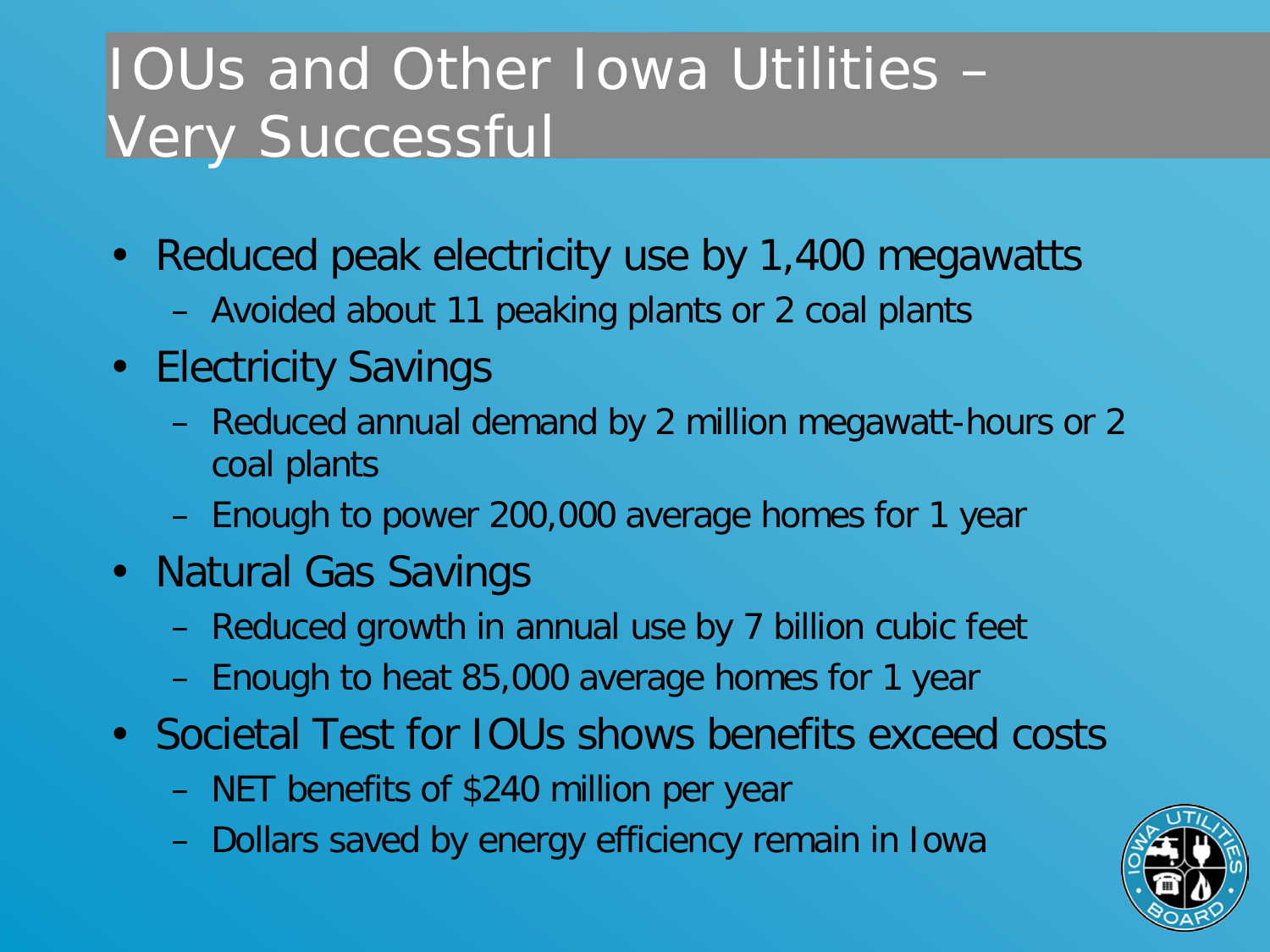### IUB Energy Management Team

- Iowa Weatherization Challenge
- Investigation into advanced metering and rate design
- Best practices of energy efficiency programs
- Investigation into utility incentives regarding revenues and energy efficiency
- Demand response issues

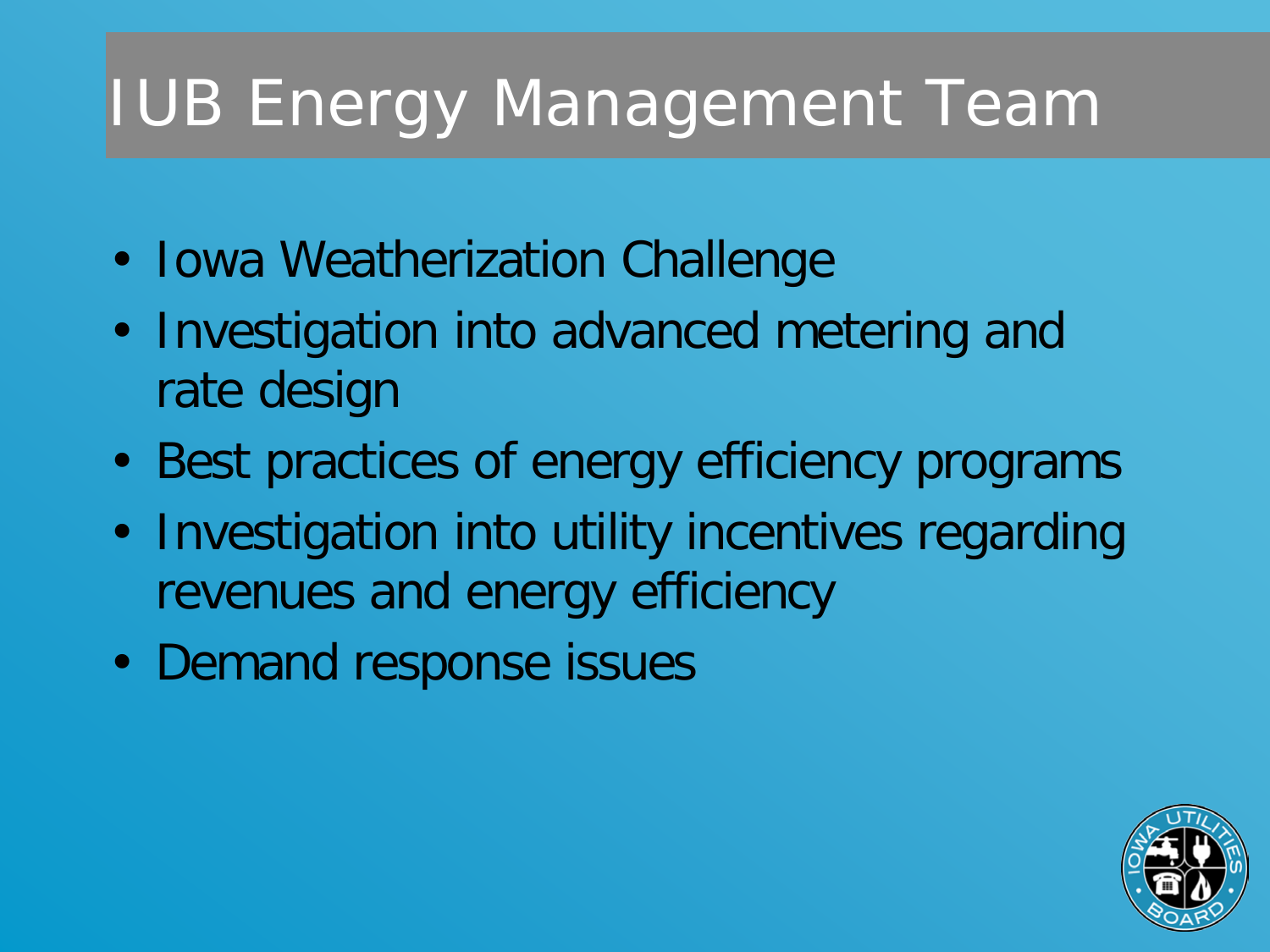#### IUB Customer Service Helps the Public

- 8,503 customer initiated contacts
	- 3,896 telephone inquiries
		- 4, 288 customer issues covered
	- 716 informal investigations (C-file)
		- 797 issues resolved
	- 210 referred complaints (RC-file)
		- 227 issues resolved
	- 3,681 general comments and other
- Consumer education presentations on telecommunications fraud

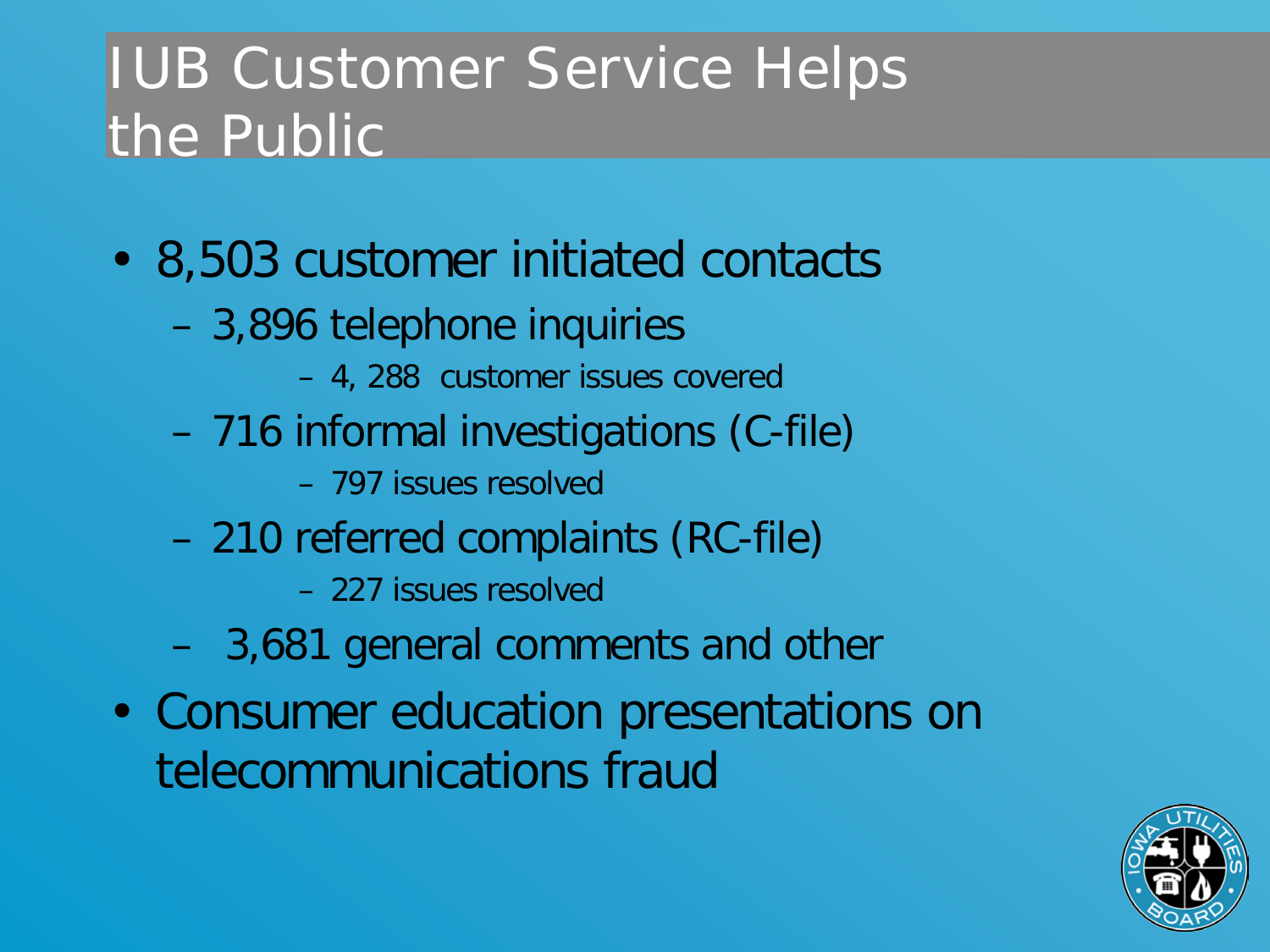#### IUB Customer Service Helps the Public (continued…)

- Slamming complaint recovery – \$67 average per customer
- Cramming complaint recovery

– \$33 average per customer

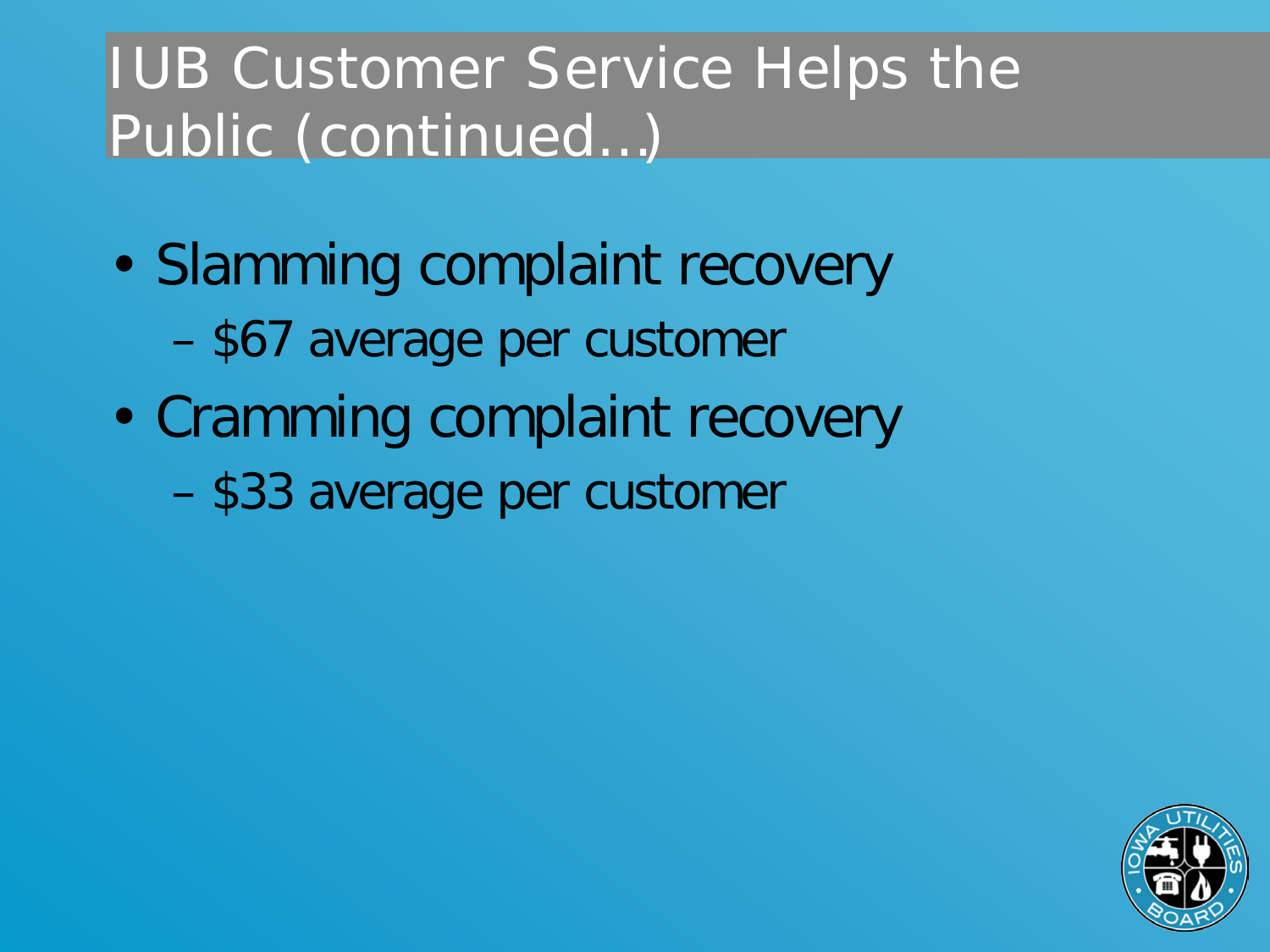#### IUB Customer Service Helps Utilities

- Helps utilities with their questions (197 questions last year)
- Provides educational meetings for utilities and CAP agencies (14 meetings - 465 participants)
	- Utility customer service clerks
	- Community Action caseworkers (LIHEAP)
	- Topics
		- Credit collection and disconnection rules
		- Customer Contribution Fund growth
		- Discussion of customer situations

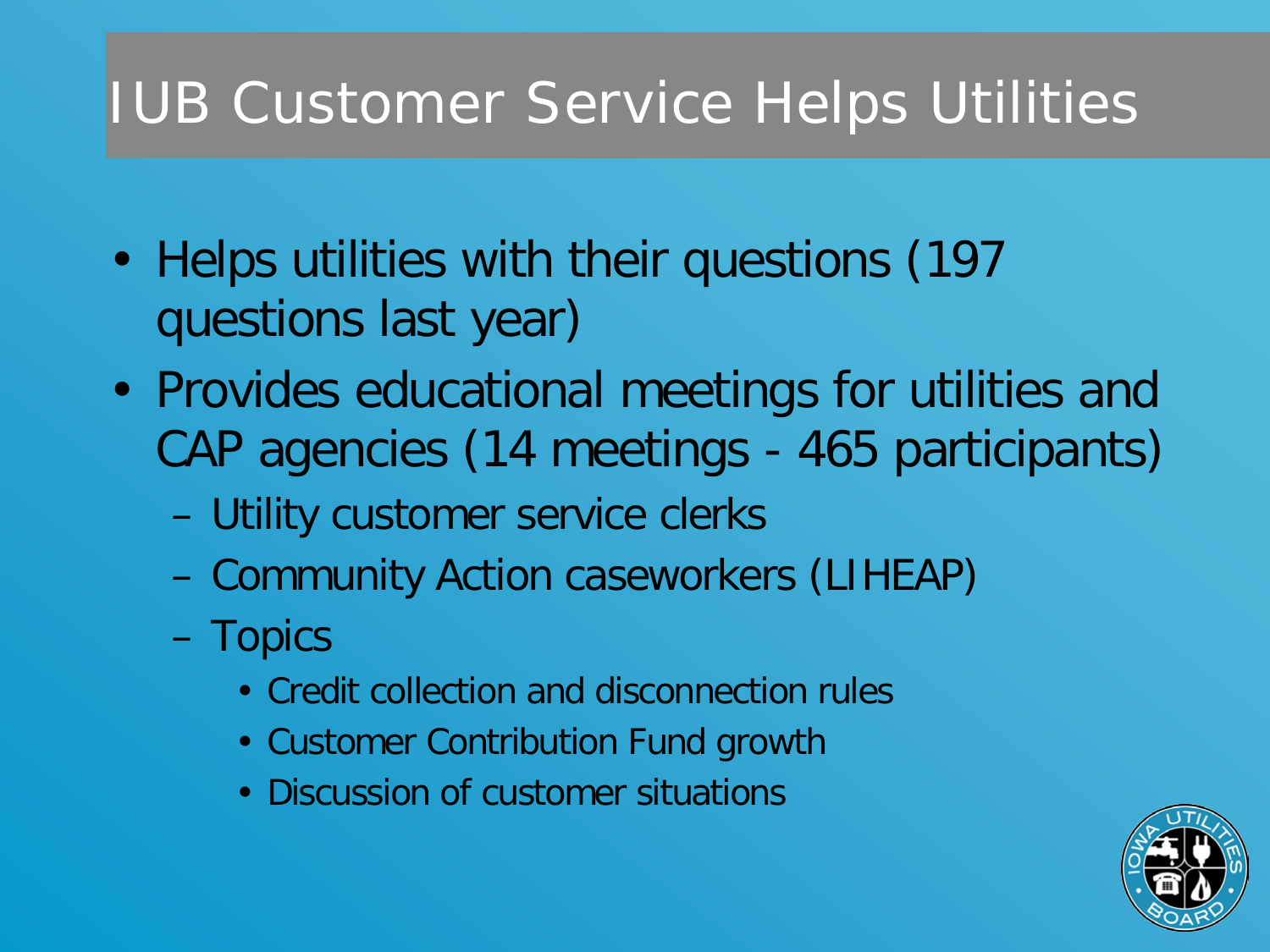# IUB Electronic Filing Project

- IUB receives over 5,000 paper filings each year (70,000 pages)
- Currently working on an electronic filing system
	- To receive filings
	- Confidential material isolated when necessary
	- Publish documents created or issued by the IUB
	- Operational goal of January 1, 2008

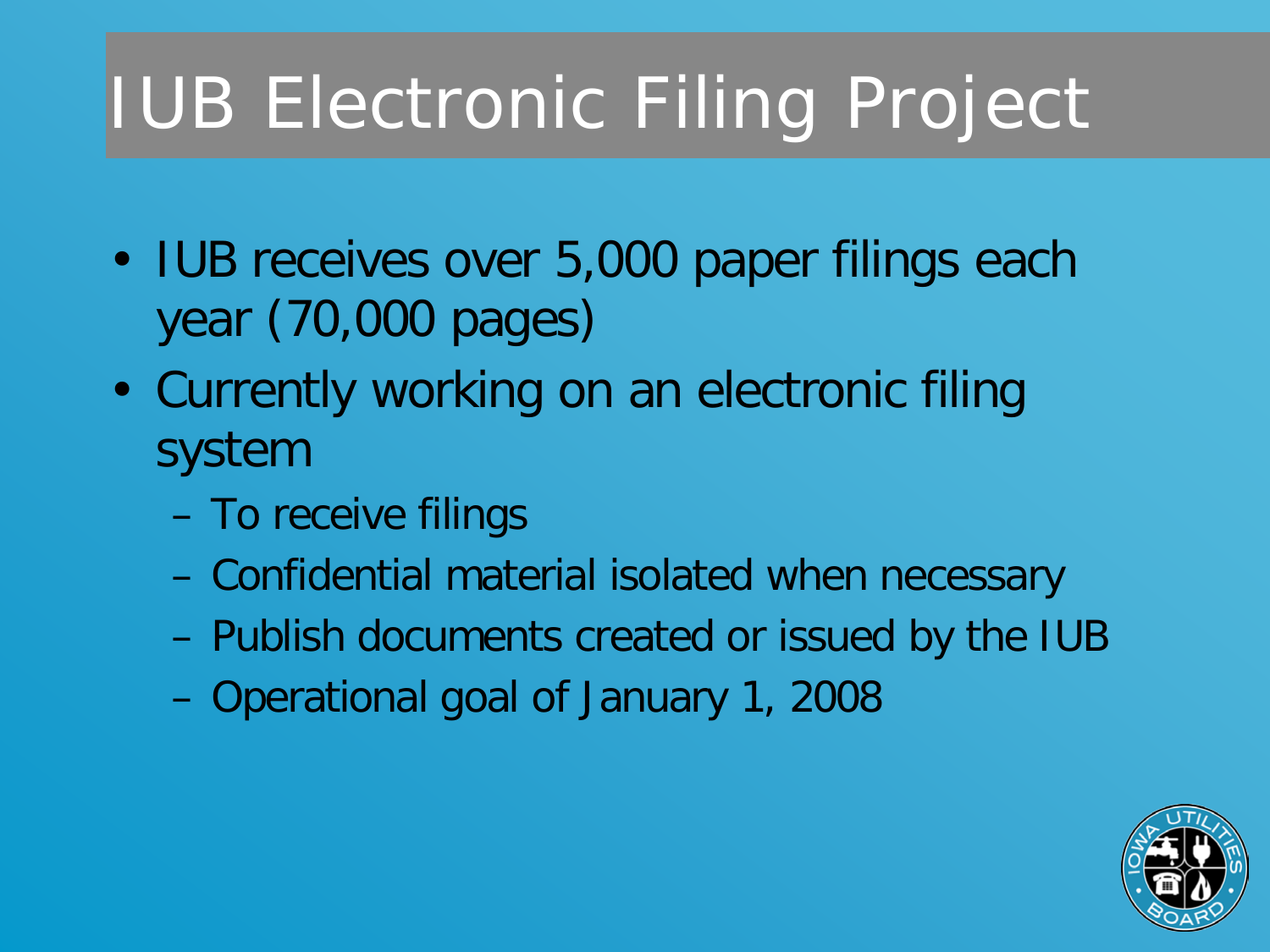# IUB New Building Initiative

- The IUB has received approval to build a model energy efficient building to house the IUB and the Consumer Advocate
- Using proven technologies, it will serve as a model to Iowa's local governments and businesses

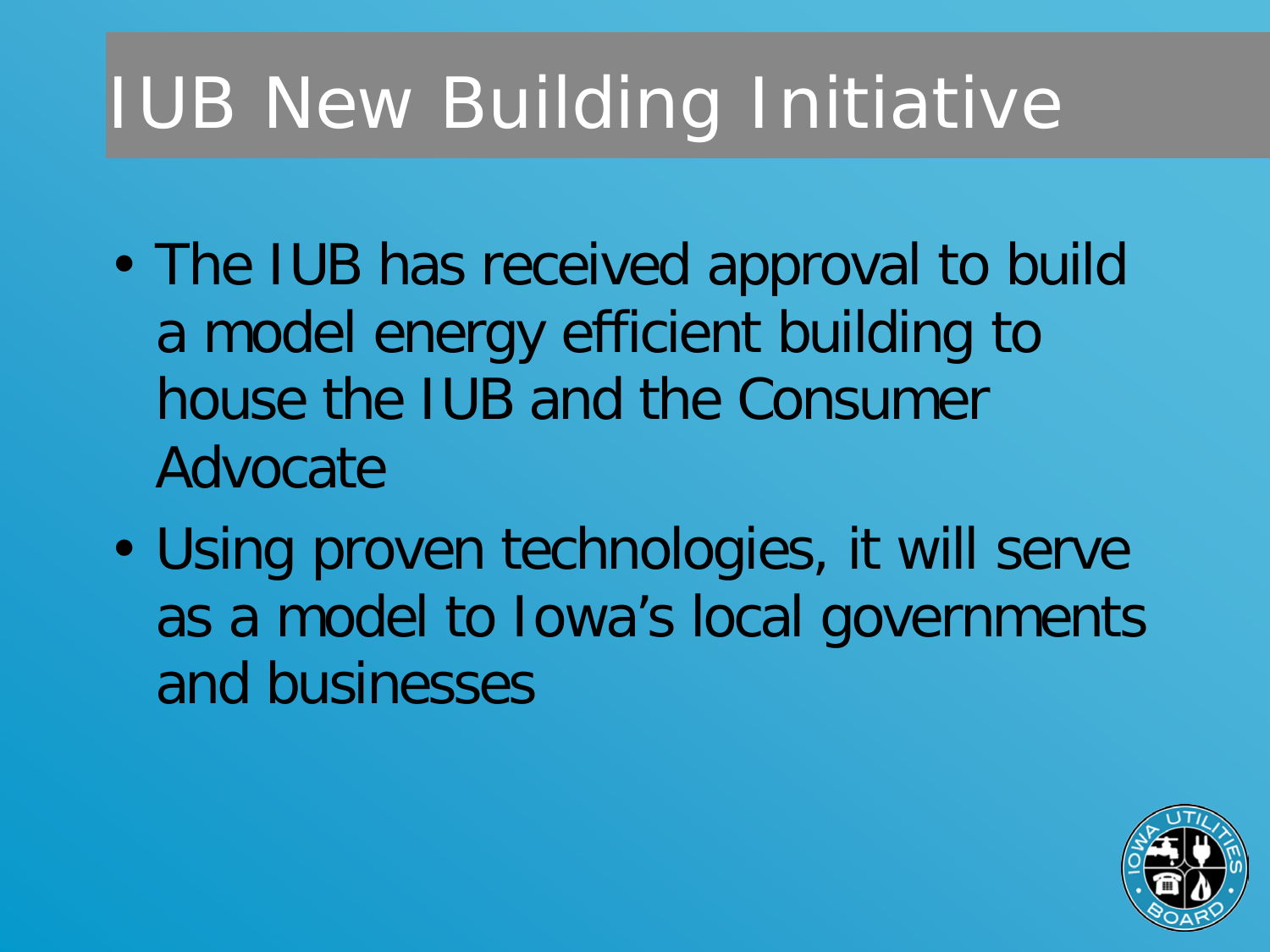# Hot Topics

- IPL transmission asset sales
- Base load construction
- Energy prices
- Ethanol plant construction
- MISO transmission issues
- Municipalization cases
- Rate equalization
- Wind construction
- Utility oversight issues
- Power plant emissions
- Intercarrier disputes
- Intercarrier compensation
- Access charges
- Phantom traffic